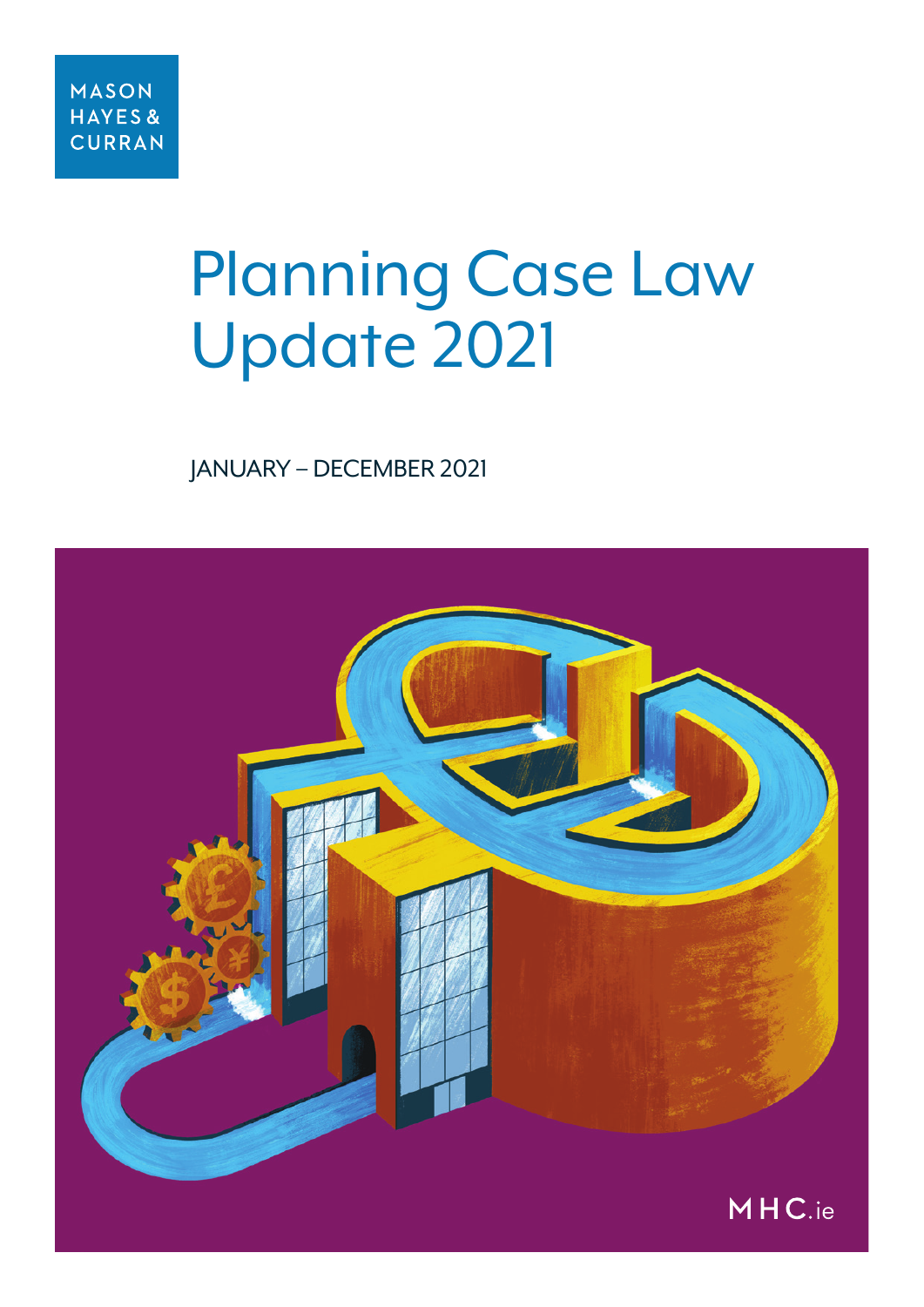#### Introduction

2021 was a busy year for planning judicial review judgments. The Courts have provided useful commentary on different elements of the planning process that developers should be mindful of.

In total, we have 13 cases for this annual update covering a wide range of matters like inadequate Appropriate Assessments under the Habitats Directive, which continues to be a prevalent ground for planning judicial review cases. We look at mitigation measures in case 1 and the standard of expertise and level of evidence required by the planning authority in cases 3 and 8. The Kilkenny cheese manufacturing plant case, case 8, has been appealed directly to the Supreme Court so watch this space for 2022.

The Courts have rejected collateral attacks using court or administrative procedures seeking to overturn previous, unchallenged planning decisions and we look at these in cases 11 and 13.

Planning application requirements have been the subject of Court judgments in 2021. In case 5, the Court considered a planning application where the name of the prospective applicant for the preapplication consultation differed to the name of the applicant for planning permission. We also look at flexibility allowed for design parameters in plans and particulars in case 6.

Of course, the planning judicial review world is dynamic with many judgments being appealed and further judgments handed down. No doubt 2022 will be another busy one for the Courts, with planning authorities, An Bord Pleanála, and developers seeking to keep up with the legal landscape.

We hope you have a great 2022 and please don't hesitate to get in touch with a member of our [Planning & Environment team](https://www.mhc.ie/practice-areas/planning-and-environment-law) should you have any queries.

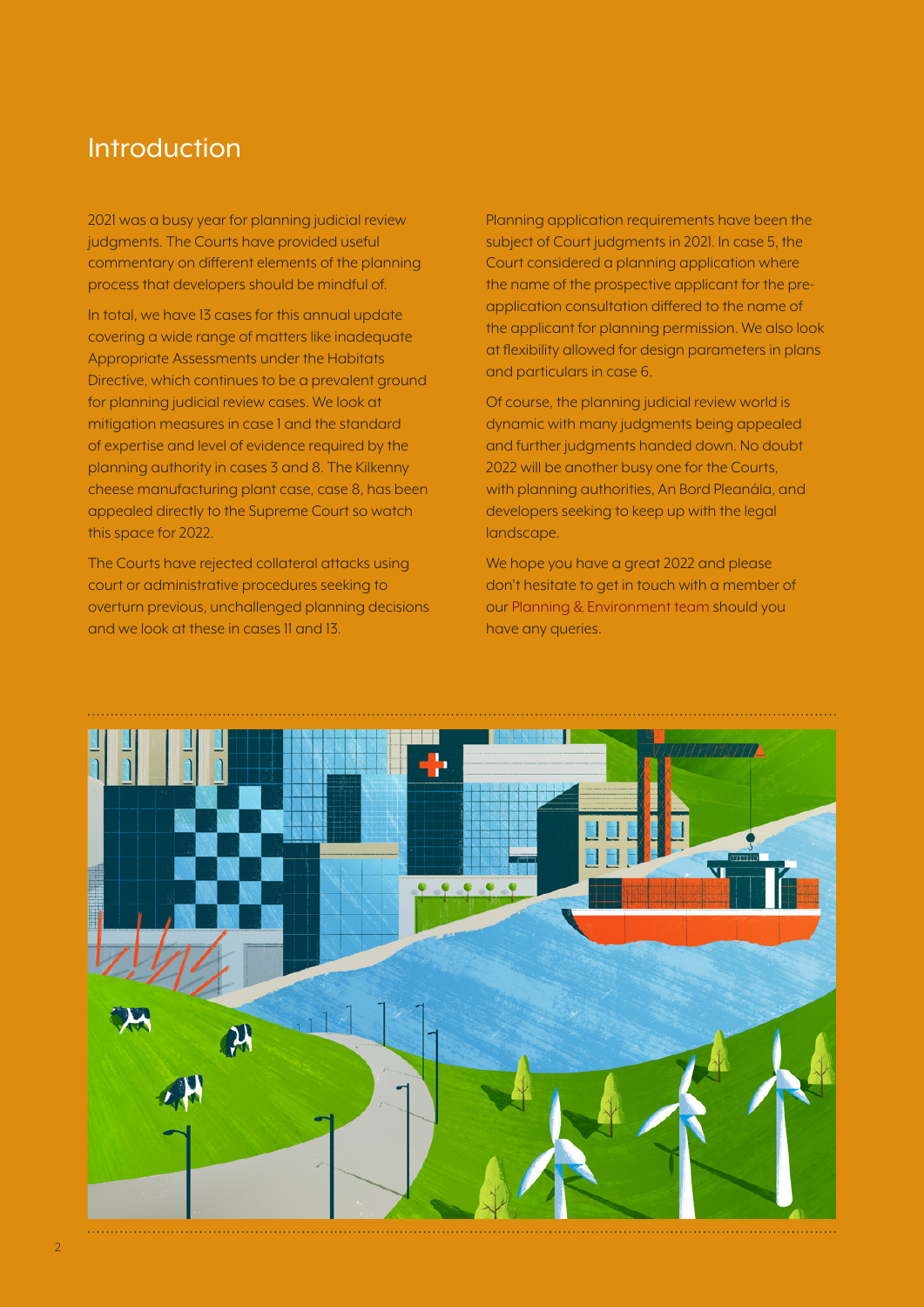# **Contents**

| 1. | Are Standard Design Features a Mitigation Measure in an Appropriate Assessment?<br>Eco Advocacy CLG v An Bord Pleanála and Keegan Land Holdings Limited<br>[2021] IEHC 265 and [2021] IEHC 610                                                                                                                                                                                                          | 5              |
|----|---------------------------------------------------------------------------------------------------------------------------------------------------------------------------------------------------------------------------------------------------------------------------------------------------------------------------------------------------------------------------------------------------------|----------------|
|    | In this case, a question has been referred to the CJEU on whether standard design features constitute<br>"mitigation measures" and should therefore not be taken into account at the screening stage of an Appropriate<br>Assessment.                                                                                                                                                                   |                |
|    | 2. When Grounds and Evidence Must be Raised with the Decision-Maker First<br>in a Judicial Review Reid & Ors V An Bord Pleanála, High Court (No 1) [2021] IEHC 230                                                                                                                                                                                                                                      | $\overline{7}$ |
|    | On 12 April 2021, a judgment was handed down from the High Court by Mr Justice Humphreys to exclude part of<br>the applicant's evidence. The judgment in the case addresses the requirement to raise grounds and evidence<br>with the decision-maker first in a judicial review, as well as exceptions to the rule.                                                                                     |                |
| 3. | The Standard of Expertise Needed when Screening for an Appropriate Assessment<br>Reid & Ors v An Bord Pleanála, High Court (no 2) [2021] IEHC 362                                                                                                                                                                                                                                                       | 9              |
|    | The Court held that there was nothing on the face of the developer's appropriate assessment screening report<br>to An Bord Pleanála that created scientific doubt, as it appears to a reasonable person with sufficient expertise.<br>The Judge came to this judgment without much enthusiasm as he suspected the Board may not have fully<br>understood the developer's assessment of ammonia impacts. |                |
|    | 4. Potential Disruption to Developers: Questions on Building Heights Guidelines                                                                                                                                                                                                                                                                                                                         | 11             |
|    | Referred to Europe Kerins & Anor v An Bord Pleanála & Ors, High Court, [2021] IEHC 369                                                                                                                                                                                                                                                                                                                  |                |
|    | This case concerned questions referred to the CJEU including one on whether the EIA Directive precludes regard<br>being had to national mandatory policies.                                                                                                                                                                                                                                             |                |
| 5. | Does a Prospective Applicant and Applicant for Permission Need to be the<br>Same Person? Cork Harbour Alliance For A Safe Environment v An Bord Pleanála, Indaver<br>Ireland Limited, and Indaver NV T/A Indaver Ireland ([2021] IEHC 203 and [2021] IEHC 629<br>Cork environmental community group succeeds in challenging a decision of An Bord Pleanála on two grounds.                              | 14             |
|    | The Court found that there was objective bias and jurisdictional issues. On the latter issue, the Court confirmed<br>that the applicant for permission in the Strategic Infrastructure Development process must be the same person<br>as the "prospective applicant", who carried out pre-consultation with the Board.                                                                                  |                |
|    | 6. Design Envelope Held to be Unlawful Sweetman v An Bord Pleanála's v Bord Na Móna<br>Powergen Limited [2021] IEHC 390 and [2021] IEHC 662                                                                                                                                                                                                                                                             | 16             |
|    | In this case, Mr Justice Humphreys quashed a planning permission for a windfarm strategic infrastructure<br>development on the basis that the plans and particulars were not sufficiently specific. The Judge has since<br>granted the Board leave to appeal to the Court of Appeal, given the public importance of the case.                                                                           |                |
| 7. | Derogation Licences - A Question for the Court of Justice of the European Union                                                                                                                                                                                                                                                                                                                         | 18             |
|    | Hellfire Massy Residents Association v An Bord Pleanála & Ors, High Court,                                                                                                                                                                                                                                                                                                                              |                |
|    | Mr Justice Humphreys, 2 July 2021, [2021] IEHC 636                                                                                                                                                                                                                                                                                                                                                      |                |
|    | Mr Justice Humphreys referred questions to the CJEU on the alleged inadequacy of the procedure if a derogation<br>licence turns out to be needed as a result of a post-consent survey.                                                                                                                                                                                                                  |                |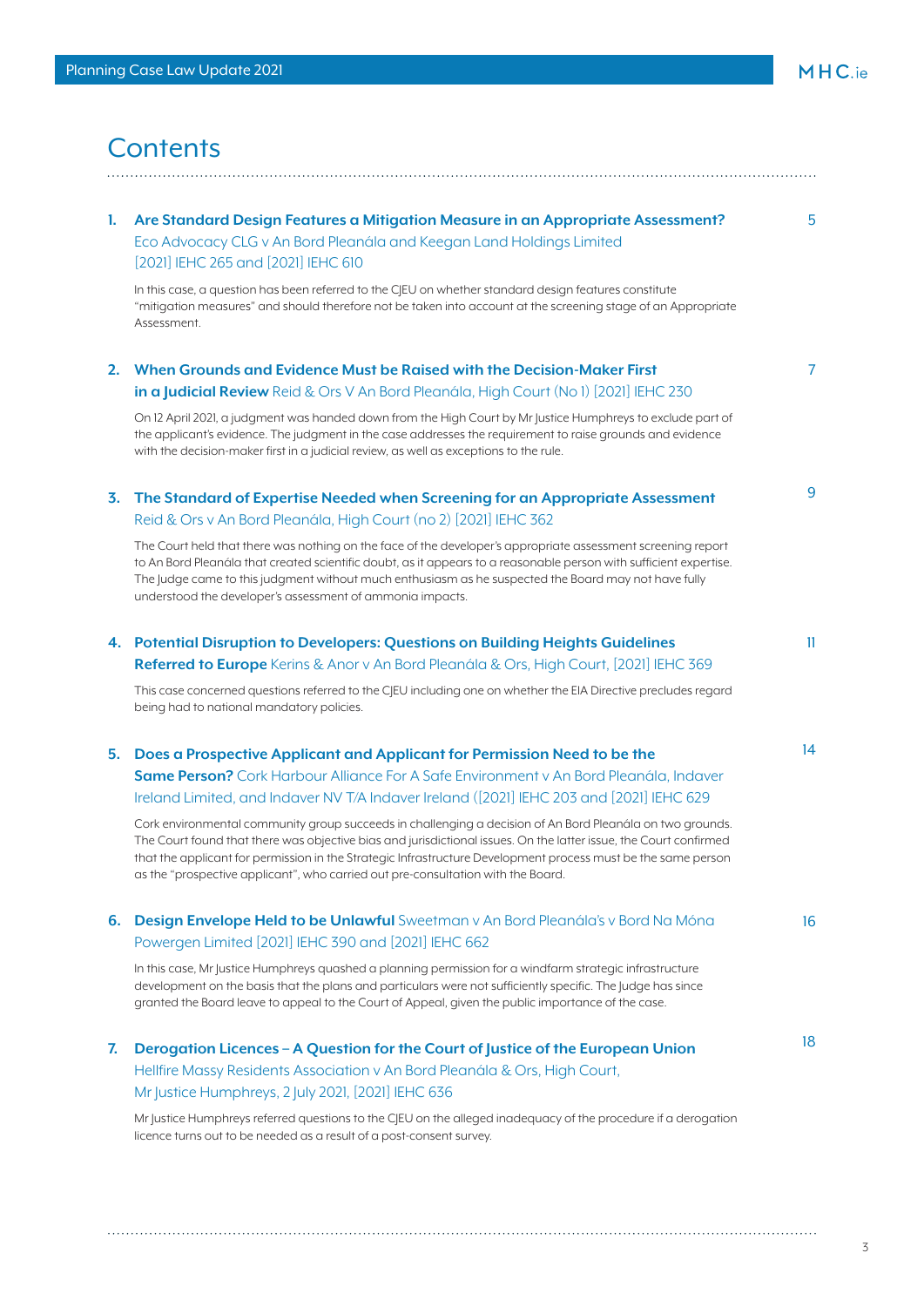#### **Contents**

|     | 8. A Kilkenny Cheese Platter of Judicial Review Grounds An Taisce - The National Trust                                                                                                                                                                                                                                                                                                                                                                                   | 20  |
|-----|--------------------------------------------------------------------------------------------------------------------------------------------------------------------------------------------------------------------------------------------------------------------------------------------------------------------------------------------------------------------------------------------------------------------------------------------------------------------------|-----|
|     | for Ireland v An Bord Pleanála & ors, [2021] IEHC 254, [2021] IEHC 422, [2021] IESCDET 109]                                                                                                                                                                                                                                                                                                                                                                              |     |
|     | The High Court dismissed a judicial review challenge by An Taisce, having considered that indirect effects from<br>the offsite dairy farms were too remote to be assessed in the Environmental Impact Assessment. The Supreme<br>Court subsequently allowed an appeal directly from the High Court on the above issue, as well as a challenge<br>to the Board's Appropriate Assessment and the impact of the project on the Water Framework Directive's<br>requirements. |     |
| 9.  | South Kerry Greenway - Planning and Compulsory Purchase Order Issues Raised                                                                                                                                                                                                                                                                                                                                                                                              | 23  |
|     | Clifford & Anor v An Bord Pleanála & Ors, O'Connor & Ors v An Bord Pleanála & Ors,                                                                                                                                                                                                                                                                                                                                                                                       |     |
|     | High Court, Mr Justice Humphreys, 12 July 2021, [2021] IEHC 459, [2021] IEHC 645                                                                                                                                                                                                                                                                                                                                                                                         |     |
|     | This case concerned challenges against the planning permission and CPO for South Kerry Greenway. The<br>High Court considered issues around contravention of EU directives on Environmental Impact Assessment and<br>Habitats and the process surrounding the CPO's.                                                                                                                                                                                                     |     |
|     | 10. Who is the "Applicant" in a Planning Application?                                                                                                                                                                                                                                                                                                                                                                                                                    | 25  |
|     | Walsh & Anor v An Bord Pleanála, High Court, Mr Justice Barrett, 22 July 2021,<br>[2021] IEHC 523                                                                                                                                                                                                                                                                                                                                                                        |     |
|     | This case provided an insight into Article 22(g) which requires the consent of the legal owner to accompany<br>the application where the applicant is not the legal owner of the land and who constitutes a 'person' under the<br>Planning and Development Act (2000) as amended.                                                                                                                                                                                        |     |
| 11. | Significant Court of Appeal Decision Clarifies How Planning Authority Decisions may                                                                                                                                                                                                                                                                                                                                                                                      | 27  |
|     | be Challenged Krikke & Ors v Barranafaddock Sustainable Electricity Limited, Court of<br>Appeal, Mr Justice Donnelly, 30 July 2021, [2021] IECA 217                                                                                                                                                                                                                                                                                                                      |     |
|     | This case concerned a windfarm development where the developer altered the rotor diameter in a planning<br>compliance submission. The Court of Appeal considered planning enforcement proceedings under s.160, in the<br>context of the approval of the planning compliance submission and a Section 5 declaration.                                                                                                                                                      |     |
|     | 12. "Leapfrog Appeal" Granted on Issue of Access to Environmental Information                                                                                                                                                                                                                                                                                                                                                                                            | 29  |
|     | Right to Know CLG; Commissioner for Environmental Information Minister for                                                                                                                                                                                                                                                                                                                                                                                               |     |
|     | Communications, Climate Action; the Environment Ireland and the Attorney General<br>and Office of the Secretary General to The President of Ireland. Supreme Court<br>Determination, 30 July 2021, [2021] IESC DET 90                                                                                                                                                                                                                                                    |     |
|     |                                                                                                                                                                                                                                                                                                                                                                                                                                                                          |     |
|     | This case raises complex questions on the interaction between constitutional and EU law on the issue of access<br>to environmental information. The application related to information held by the Secretary General of the<br>President of Ireland. The High Court interpreted environmental information widely and the Supreme Court<br>allowed an appeal directly to them given the importance of the issues raised.                                                  |     |
|     | 13. The Validity of a Subsequent Section 5 Declaration on the Same Facts                                                                                                                                                                                                                                                                                                                                                                                                 | 31. |
|     | Narconon Trust v An Bord Pleanála, Court of Appeal, Mr Justice Costello,<br>17 November 2021, [2021] IECA 307                                                                                                                                                                                                                                                                                                                                                            |     |
|     |                                                                                                                                                                                                                                                                                                                                                                                                                                                                          |     |

The Court of Appeal confirms it was unlawful for the Board to make a subsequent Section 5 declaration in 2018, which conflicted with an unchallenged Section 5 declaration of the planning authority in 2016, on the same facts.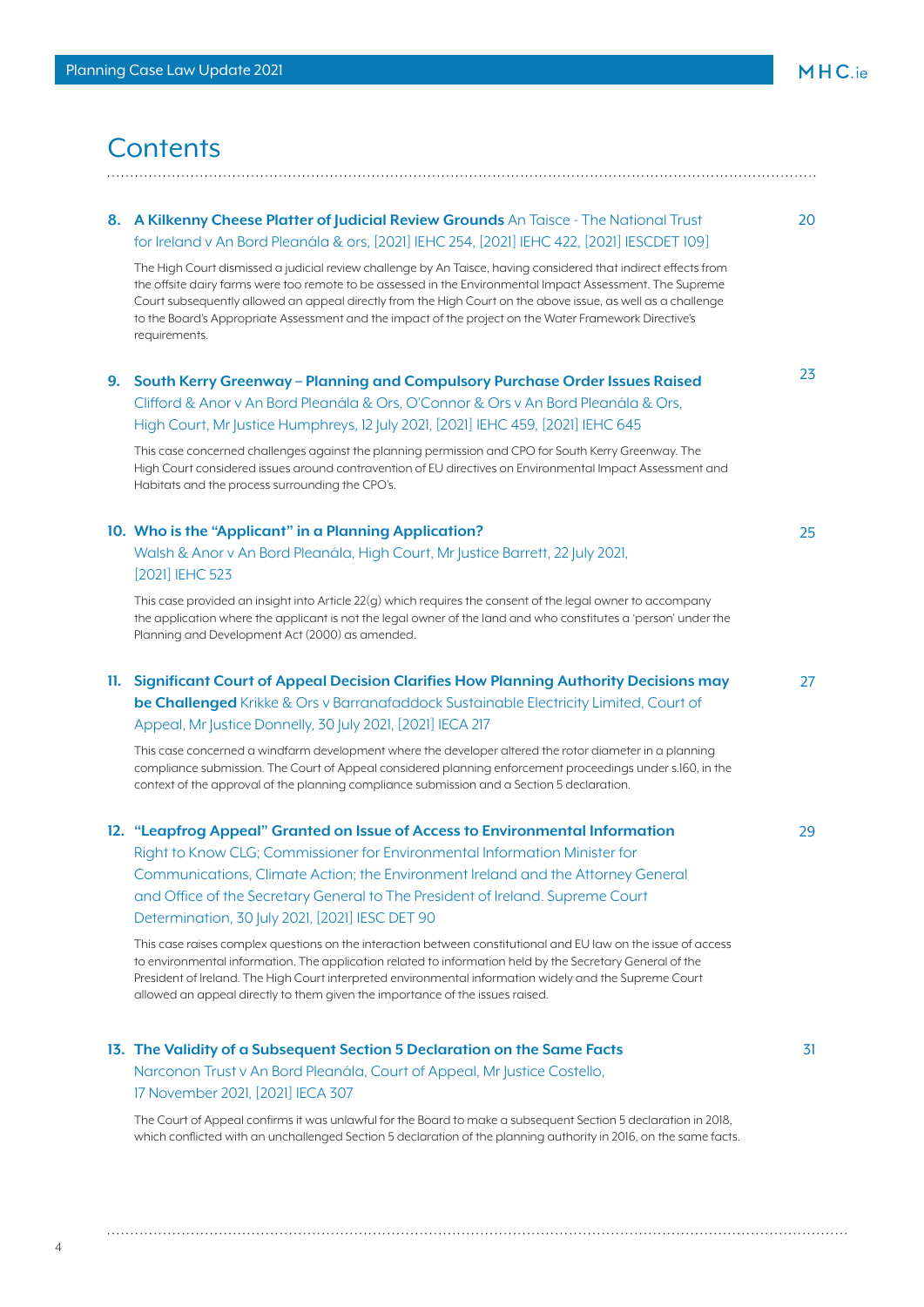#### <span id="page-4-0"></span>**1. Are Standard Design Features a Mitigation Measure in an Appropriate Assessment?**

Eco Advocacy CLG v An Bord Pleanála and Keegan Land Holdings Limited ([2021] IEHC 265



This High Court case concerned a proposed development in Trim, Co. Meath, which was to consist of 320 dwellings. Trim is designated as a heritage town and the site was close to a zone of archaeological potential and an architectural conservation area. There were several previous refusals of development on the site, for varied reasons. An Environmental Impact Assessment (EIA) screening report was prepared along with an ecological impact assessment which included proposed mitigation measures. An Appropriate Assessment (AA) screening report was also submitted which concluded that there would be no impact on the integrity of European Protected Habitats. An Bord Pleanála (the Board) granted permission in October 2020. Eco Advocacy CLG, a planning, environment and social justice registered charity, sought to challenge this.

#### Is a surface water drainage system a mitigation measure?

Eco Advocacy CLG raised questions of both domestic and EU law, including:

- Alleged failure to address compliance with the development plan
- Alleged failure to have regard to submissions
- Alleged lack of reasons
- Alleged unreasonableness of the decision

None of the domestic legal arguments succeeded.

The Judge, Mr Justice Humphreys, addressed the EIA and habitats issues at length in his judgment. The surface water run-off was to be collected below ground in storage tanks and be treated before outfalling to a stream around 100 metres south of the development.

He stated *"the real question here is whether the surface water drainage system constitutes a mitigation measure or not to be regarded as such because it is simply a standard feature of the design that has nothing to do with the nearby European sites."*

The Court of Justice of the European Union (CJEU) has previously decided in a 2018 case that regard should not be had to mitigation measures at the screening stage of an Appropriate Assessment. That case established the principle that in order to determine whether it is necessary to subsequently carry out an assessment, it is not appropriate at the screening stage to take account of the measures intended to avoid or reduce the harmful effects of the plan or project on that site.

In deciding whether a measure is a "mitigation measures", the Judge referenced previous applications of that judgment in an Irish context and stated he did not find it *"quite as easy to reconcile the multitude of judgments as the board seems to suggest."* The main area of difference appears to be whether the measures are "intended" to reduce the impact on the site as opposed to whether they result in that "effect". He found no clear and consistent line of authority on that point and on the meaning of the C|EU decision.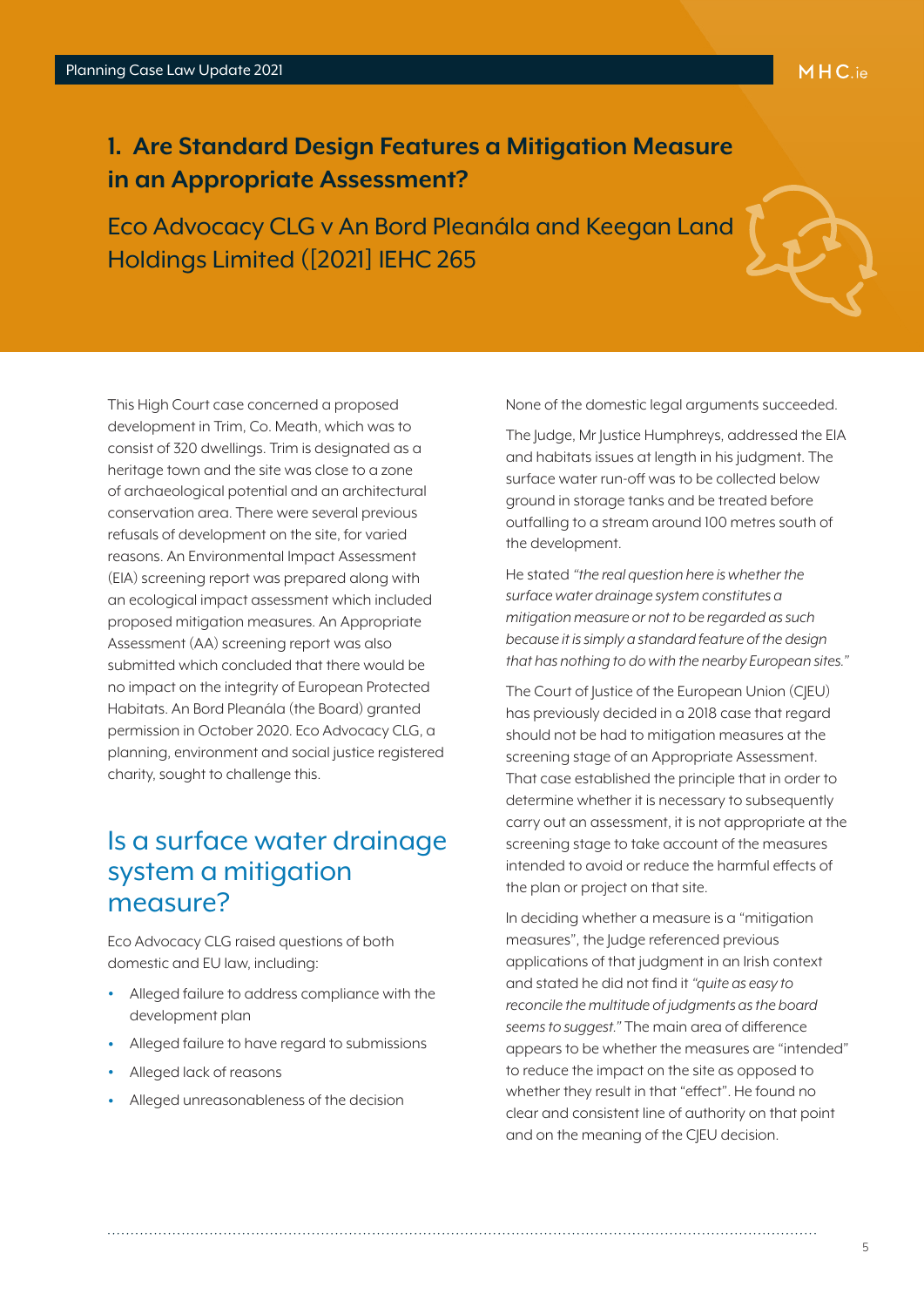Another question arose as to whether it is relevant that the measures are standard practice or not. The Judge did not give this point much further consideration in the written judgment, stating *"I certainly do not think that I can be totally confident that the Irish caselaw taken as a whole is completely clear and user-friendly as to what the [CJEU] decision means."*

Accordingly, the Judge has referred a question to the C|EU to provide clarity on this issue. Broadly, the Judge asked whether a competent authority is entitled to take account of project features that:

- (a) Are not intended to reduce harmful effects on a European site even if they have that effect, and
- (b) Would have been incorporated into the design as standard features

The Judge allowed the parties to make submissions on the proposed referral questions. In a subsequent decision ([2021] IEHC 610) he summarised the parties' positions on the questions. In giving his preliminary views, the Judge agreed with the applicant and considered the "effect" rather than the "intention" to be the only objective criterion. He also noted that whether the measures are standard design measures is not relevant to that determination.

#### **Conclusion**

This judgment shows that there is no consensus on the approach to be taken on mitigation measures if they are incorporated into the design as standard rather than with the intention of reducing a harmful effect on a European site. We must await the CJEU response for further guidance on whether it is appropriate to distinguish a mitigation measure from other design features. In the meantime, a developer following a more cautious approach should consider whether it is possible to discount from its Appropriate Assessment screening report, any stand-alone design feature that will reduce a harmful effect on a European site.

Following the Judge's preliminary views, a developer might want to treat a measure as a mitigation measure for the purposes of an AA screening assessment, even if the measure is not intended to have that effect or the measure is a standard design measure.

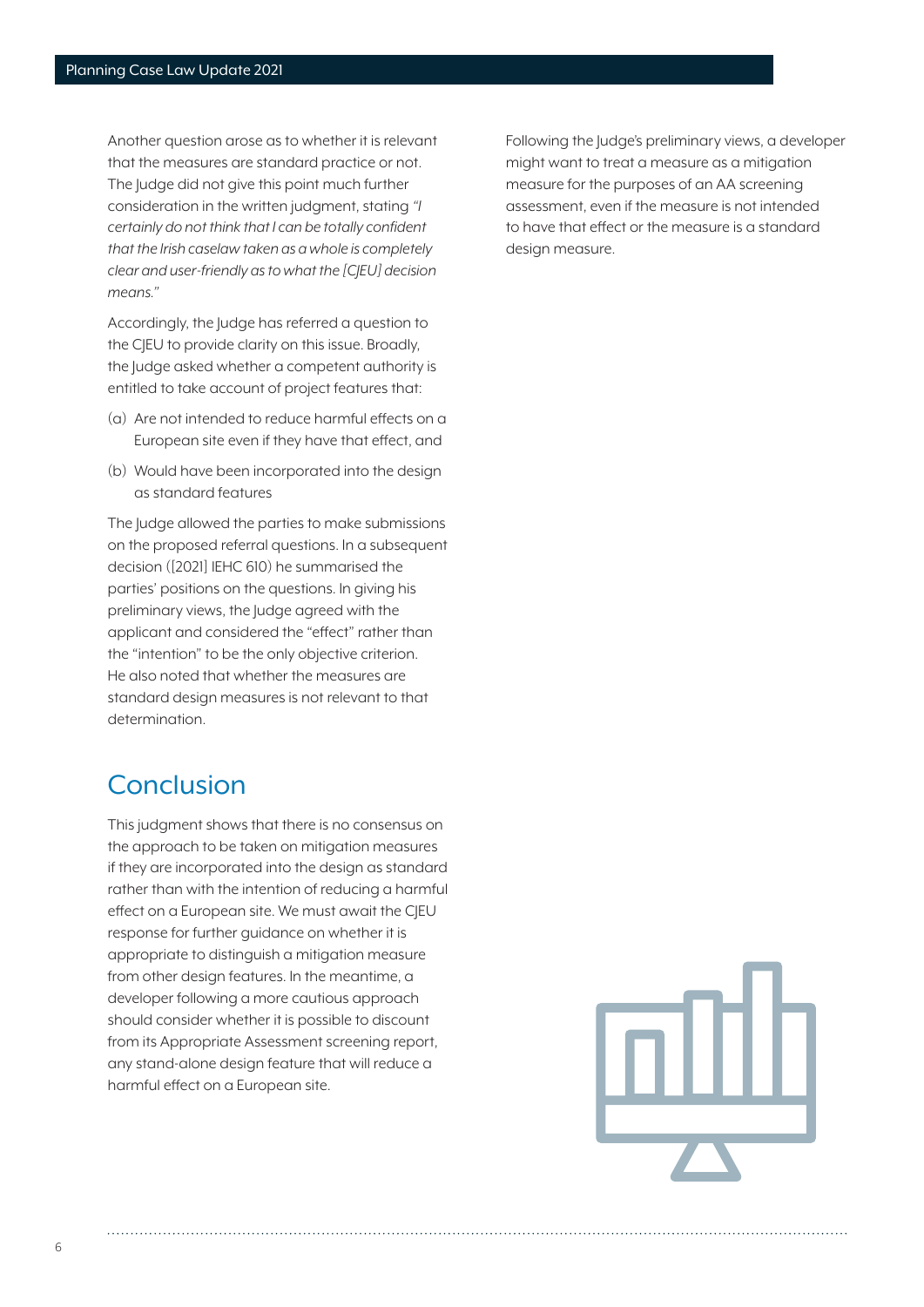#### <span id="page-6-0"></span>**2. When Grounds and Evidence Must be Raised with the Decision-Maker First in a Judicial Review**

Reid & Ors V An Bord Pleanála, High Court (No 1) [2021] IEHC 230



In this case, the question raised was whether or not evidence or grounds not previously brought before the decision-maker could be brought before the Court. The Judge, Mr Justice Humphreys, commented that a seemingly modest procedural application to exclude part of the applicant's grounds and evidence, actually raised questions that go directly to the heart of what judicial review is.

#### Facts of the case

Intel Ireland Limited applied to An Bord Pleanála (ABP) for planning permission for the development of a manufacturing facility at Leixlip, County Kildare. Kildare County Council decided to grant permission subject to 34 conditions. The developer and the applicant in this case, Mr. Thomas Reid appealed permission to ABP. Following the recommendation of the inspector, ABP granted the developer planning permission on 23 November 2019, subject to 18 conditions. The applicant lodged a legal challenge claiming ABP's decision was unlawful by providing various affidavits including one by a research scientist. The notice party lodged an application seeking to exclude the majority of the applicant's evidence.

#### Requirement to submit grounds and evidence to the decision-maker first

Mr Justice Humphrey noted that the general rule on grounds first raised in Court is set out in the case of *Lancefort Ltd. v An Bord Pleanála (No. 2) [1999] 2 I.R. 270*. In this case, the Supreme Court held that grounds not brought before the decision maker first, cannot be brought before the Court. As a general proposition, it is considered unfair to expect a party to defend proceedings that were not brought to their attention prior to the granting of the planning permission, and instead raised during a judicial review.

Mr Justice Humphreys considered this legal principle has been developed further and there are exceptions to this rule. However, the general rule did still broadly apply to evidence or grounds that ABP would not normally have been aware of in making its decision. Mr Justice Humphreys outlined a few circumstances such as a relevant consideration that the decision-maker failed to take into account but wouldn't normally have known about, or a special procedure that the decision-maker failed to follow, or a fact leading to bias.

The Judge gave an example to illustrate the point. If an applicant is seeking to use scientific evidence to cast doubt on a developer's assessment of adverse effects on European sites, that evidence should be submitted to ABP before it makes its decision. In this case, Mr Justice Humphreys struck out most of the applicant's scientific evidence, as these went to the merits of the planning decision.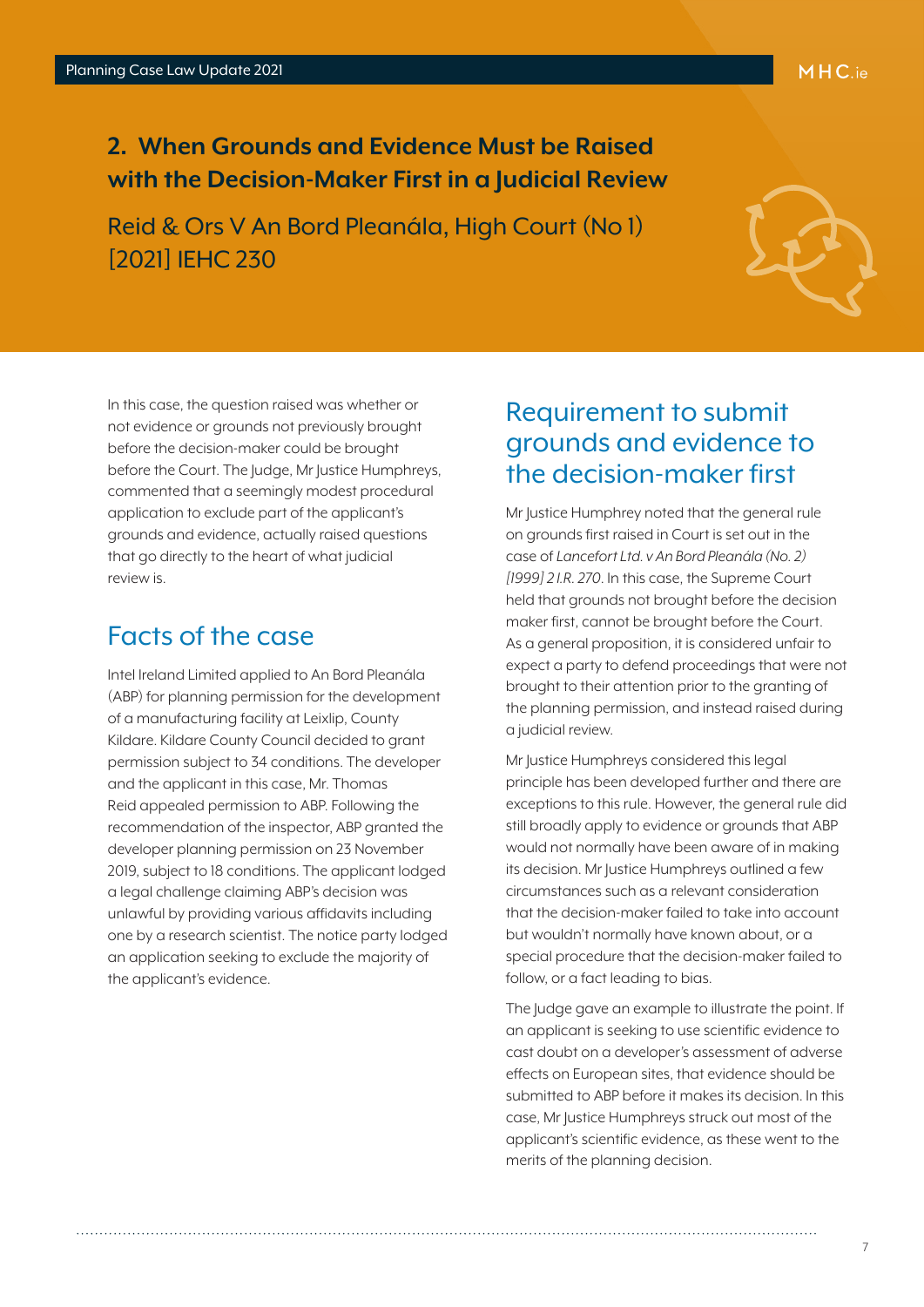#### Exceptions to the rule: EU Environmental Law and other instances

The Judge outlined 16 circumstances where new evidence or grounds that were not put before the decision-maker may be presented to the Court. Broadly an applicant can introduce new evidence or grounds regarding the decision-maker's failure to act within its legal powers or follow the correct procedure. Another circumstance is where the applicant is pointing out omissions by the developer which the decision-maker would have been expected to spot. Furthermore, if the decision-maker makes a decision which is wholly unreasonable, or didn't provide sufficient reasons, this would only come to light after the objection stage and so can be brought before the Court as a ground. New evidence can also be presented to explain material before the decision-maker, such as technical terms or facts. A new complaint may also be permitted if it engages the principle of access to justice under EU law.

In terms of the applicant's evidence, Mr Justice Humphreys allowed a decibel chart which helped explain information before the ABP, as well as information on the Habitats Directive that was in the public domain. New evidence comparing engagement by two different planning authorities was allowed to show prejudice to the applicant but not in terms of the merits of the decision.

#### **Conclusion**

The judgment in this case affirms the general rule, unless an exception applies, that any new evidence or grounds from the applicant must be brought before the decision-maker before it can be brought before the Court. That said Mr Justice Humphreys did provide a significant number of exceptions although the majority did not apply to the applicant's evidence.

As the Court is reviewing ABP's decision based on the evidence before it, an objector should be required to raise its points with ABP first. This also allows the developer to respond to the information and ABP to take that response into account. This should ensure robustness in assessing the merits of the planning application. Developers should carefully analyse the applicant's evidence and grounds, seeking to strike any out that don't meet exceptions to the general rule.

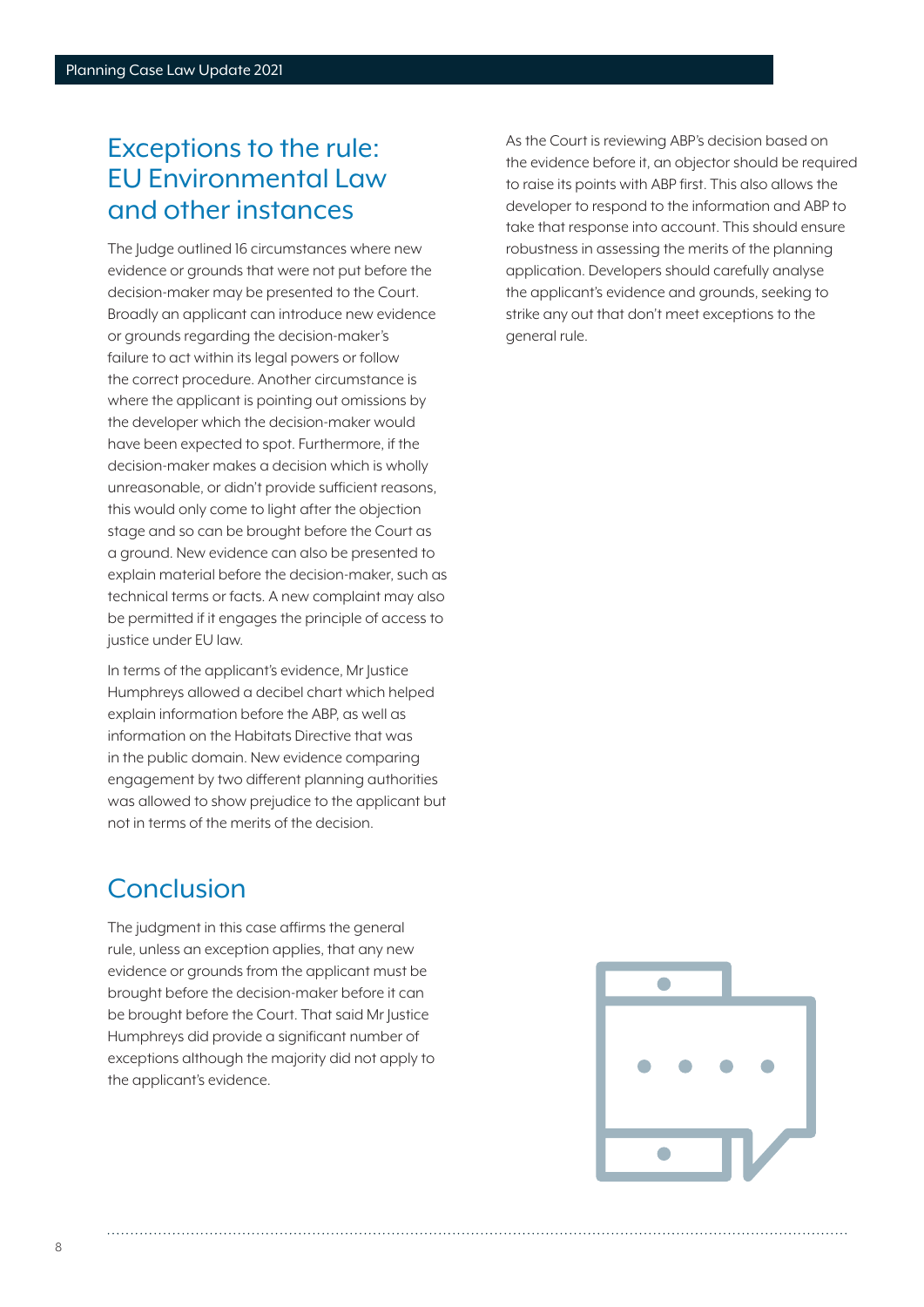#### <span id="page-8-0"></span>**3. The Standard of Expertise Needed when Screening for an Appropriate Assessment**

Reid & Ors v An Bord Pleanála, High Court (no 2) [2021] IEHC 362

In February 2019, Intel Ireland applied for an extension to a manufacturing plant. This extension was reported in the Irish times as costing around €3.76 billion to construct.

A few months later, Kildare County Council decided to grant that permission subject to 34 conditions. There was a limited appeal by Intel Ireland, and a third-party appeal by Thomas Reid, a farmer whose large farm holding is adjacent to the site. In October 2019, the inspector recommended a grant of permission with 18 conditions. On 23rd November 2019, the Board granted permission.

Mr Reid applied to the Court to quash the Board's decision for being unlawful. In Reid v. An Bord Pleanála (No. 1) [2021] IEHC 230 - case 2 above - the Judge, Mr Justice Humphreys, struck out a significant proportion of the applicant's evidence. In this case, the Judge dealt with the applicant's challenge to the grant of planning permission.

#### Obligations of a decisionmaker

The High Court clarified the two distinct sets of obligations owed by a decision-maker:

- (a) Obligations to deal with issues that apply only if such issues are raised by a party, and
- (b) Obligations that the decision-maker has autonomously whether a party raises them or not

This distinction was important in this case because the points being raised by the applicant were not specifically raised in his appeal to An Bord Pleanála (ABP). Therefore, the Court could only consider such points if they are part of the autonomous obligation on ABP. The Court found that it is an autonomous obligation of the decision-maker to apply the law relevant to that decision-making process, regardless of whether it has been raised by a party or not.

#### Sufficient expertise

The Judge held there is an autonomous obligation on ABP to subject the developer's Appropriate Assessment (AA) reports under the Habitats Directive to analysis that is informed by sufficient expertise. Sufficient expertise means fully understanding the developer's material in all its aspects. The test is whether the applicant has showed that a "reasonable expert" could have a reasonable scientific doubt as to whether there could be an effect on a European site. A "reasonable expert" refers to a reasonable person with the relevant sufficient expertise who is aware of, and in a position to fully understand and properly evaluate, all the material before the decision-maker.

Sufficient expertise on the part of the Board requires that the Board be able to fully understand and properly evaluate the developer's material and the science underlying it. That must be done in the context of expert knowledge of prevailing general standards and scientific information.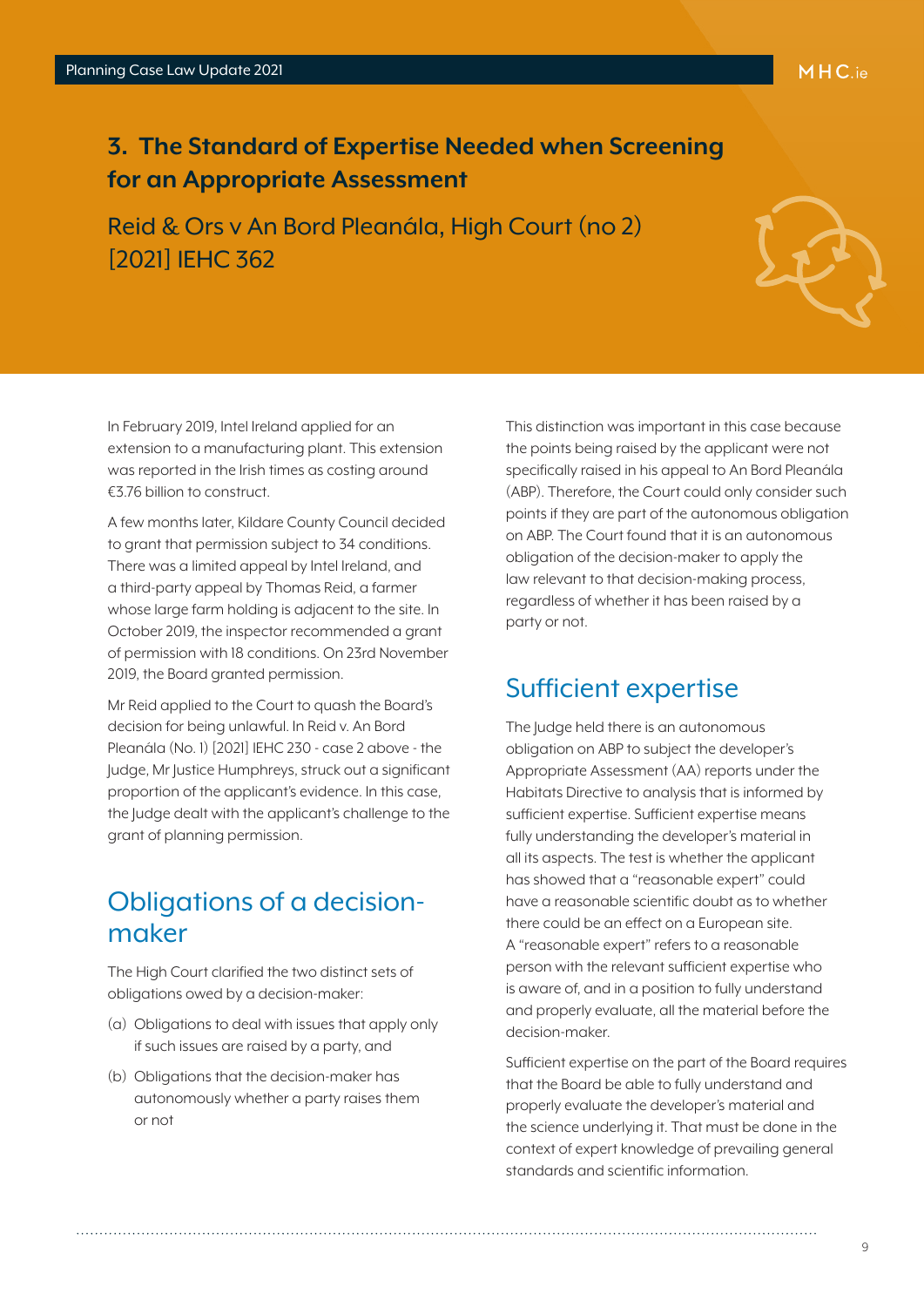The Court held that relying on the material of others would be an abdication of the ABP's independent statutory role. ABP needs to have, or have access to, equal competence and expert knowledge to know if the developer's advisers are in fact competent experts.

#### Failure to consider effects of ammonia emissions contrary to the Habitats **Directive**

The applicant alleged that the ABP should not have accepted the developer's thresholds for ammonia, as these were not based on the correct levels. The notice party defended the assessment, noting that the applicant's proposed levels were an exception that did not apply in this case. The applicant had failed to present these submissions before the Board when it made its decision. The Judge held that *"Board can accept the developer's material for AA purposes if there is nothing on the face of the material, as it appears to a reasonable person with sufficient expertise, that would create scientific doubt."* 

The Judge dismissed the applicant's case. However, for this ground the Judge did so "without much enthusiasm". The Board had failed to realise that the scientific study referenced by the developer for setting the ammonia threshold was incorrect. For complex applications, a single planning inspector is unlikely to have sufficient expertise in all areas to adequately evaluate the developer's submissions. The Judge decided not to grant the applicant's proposed reliefs as the applicant had not sufficiently pleaded their case.

## Conclusion

This recent case highlights the importance for developers to ensure any scientific studies followed in their Environmental Impact Assessment and Appropriate Assessment reports are the most relevant scientific studies available and are correctly referenced. Otherwise, if a planning authority or ABP grant permission, an applicant could cast doubt on whether that decision-maker had sufficient access to the expertise needed to evaluate the developer's submissions.

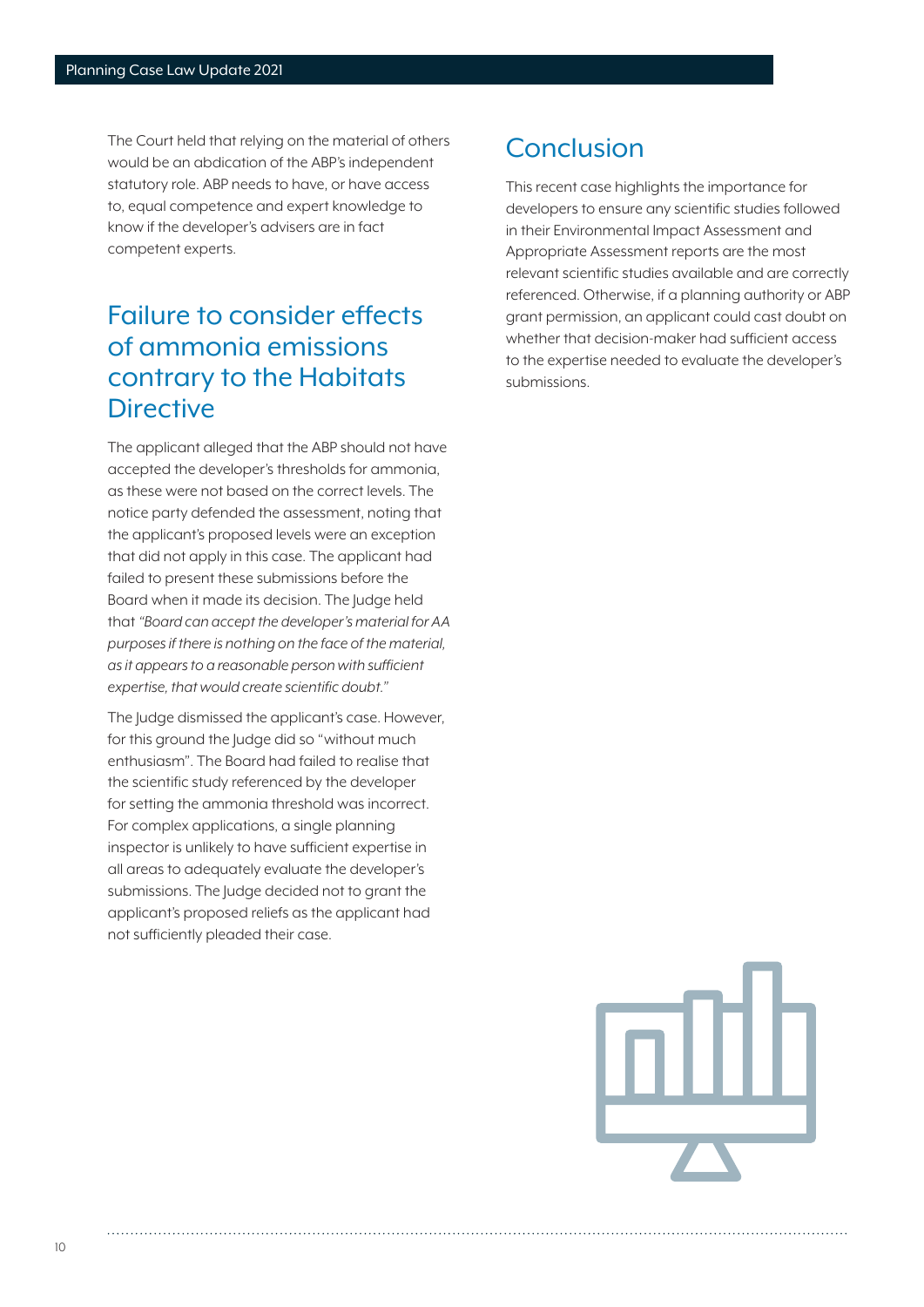#### <span id="page-10-0"></span>**4. Potential Disruption to Developers: Questions on Building Heights Guidelines Referred to Europe**

Kerins & Anor v An Bord Pleanála & Ors, High Court, [2021] IEHC 369



A strategic environmental assessment (SEA) is an environmental assessment required under the SEA Directive for "plans and programmes" which are likely to have significant effects on the environment. An SEA often relates to large scale government plans such as roads, water infrastructure and development plans. However, the SEA Directive does not have a list of "plans or programmes" similar to the Environmental Impact Assessment (EIA) Directive. As a result of this, the definition of what constitutes "plans or programmes" has been litigated on numerous occasions. In turn, this has led to definitions ultimately being set down by the Court of Justice of the European Union (CJEU).

The 2018 Urban Development and Building Heights Guidelines for Planning Authorities were issued under Section 28 of the Planning and Development Act 2000, as amended (the PDA). The 2018 Guidelines allow An Bord Pleanála (the Board) to grant planning permissions that materially contravene a development plan if it adheres to certain criteria on the basis of binding specific planning policy requirements (SPPRs). This has been utilised by developers in recent years to exceed building heights that have been set in development plans. This provision has turned out to be quite controversial and has led to numerous judicial review challenges in the Irish Courts.

The definition of "plans or programmes" and the scope of the 2018 Guidelines appear to be issues that are continuously appearing before the Courts. Mr Justice Humphreys of the High Court has consequently taken the view that the legal implications of these legal definitions and government policies require further clarification from the CIEU.

A decision was handed down by Mr Judge Humphreys on 31 May 2021 in *Kerins v An Bord Pleanála & Ors* where three questions relating to these issues were referred to the CJEU for determination.

#### The facts

A judicial review challenge was lodged relating to a planning decision to construct 416 dwellings in five blocks ranging from 2 storeys to 16 storeys, as well as associated amenities situated in Dublin's south inner city. The Board granted planning permission in September 2020 under the Planning and Development (Housing) and Residential Tenancies Act 2016, which is the strategic housing development legislation in Ireland.

The applicants contended that because the development, which was based on a masterplan, deviated from the development plan using the SPPR contained in the 2018 Guidelines, it had not been subject to an SEA. The applicants sought to have the planning permission quashed. They also sought a declaration that Section 28 of the PDA was invalid as it was contrary to EU law, specifically relating to the EIA Directive, on the grounds that mandatory guidelines under that section interfere with the process of the EIA.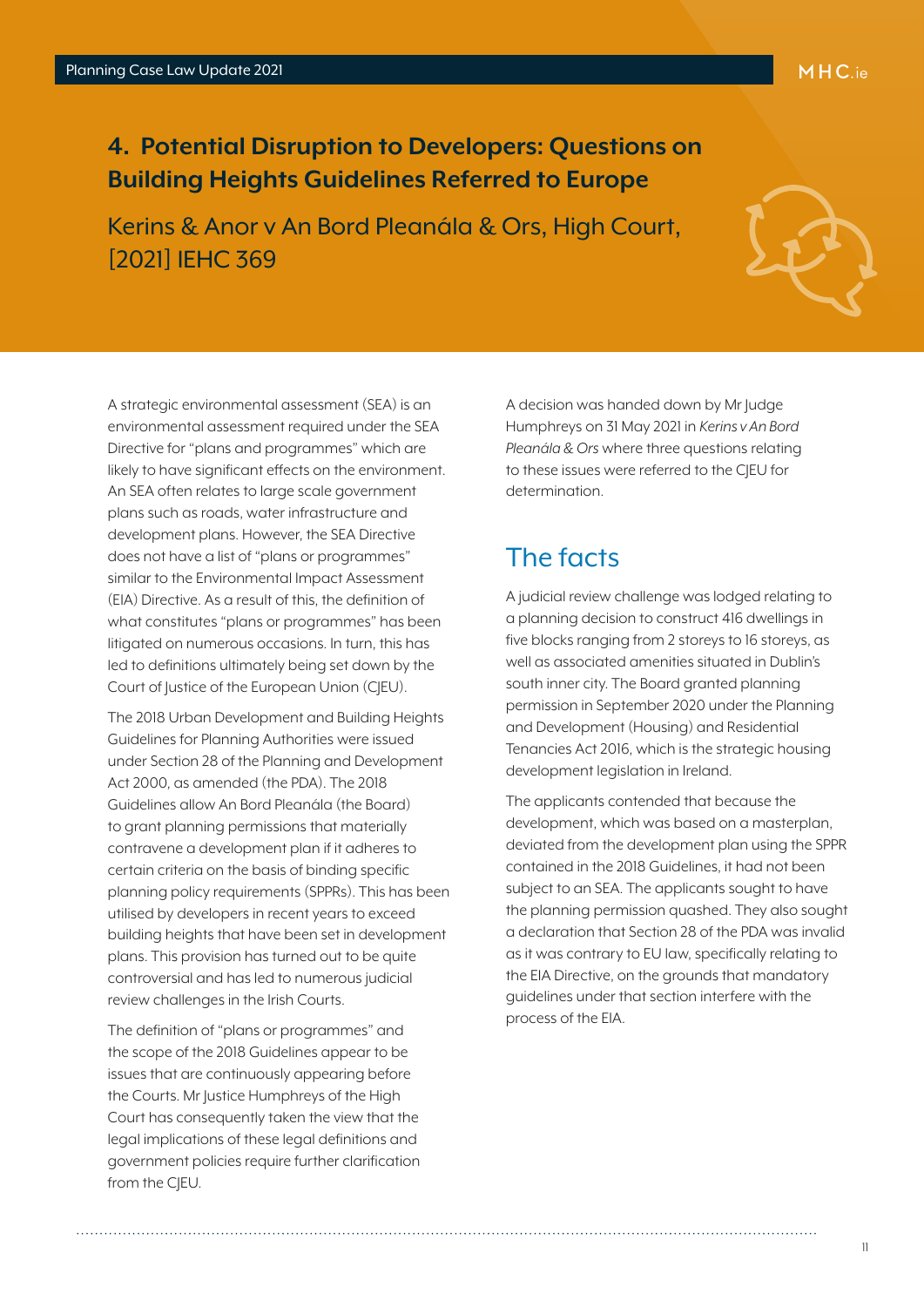#### Reliance on a masterplan not subjected to SEA

A masterplan for the area which was the subject of the initial planning application was prepared jointly by the notice party's advisers and Dublin City Council in January 2020. That was screened for an appropriate assessment required under the Birds and Habitats Directive but it was not subjected to an SEA. The area was also subject to the objectives of the Dublin Development Plan 2016-2022. It was also designated in the Development Plan as a Strategic Development and Regeneration Area (SDRA).

The use of masterplans to develop areas were expressly envisaged in the Dublin Development Plan 2016-2022. The Plan stated that *"Dublin City Council will prepare area-specific guidance for the SDRAs and key district centres, using the appropriate mechanisms of local area plans and schematic masterplans and local environmental improvement plans."* The development plan was subject to an SEA, but the masterplan was not. The making of a development plan is a statutory obligation under the PDA.

The Court found that the Board had properly applied SPPR 3 of the 2018 Guidelines, which permitted the contravention of the development plan. However, it stated that implementing the masterplan would amount to a deviation from the development plan as it expressly envisages a different set of developments, particularly in terms of height, and this had not undergone an SEA. In opposition to the argument that SEA should apply, it was submitted by the Respondent that the masterplan was not adopted by a local authority and is not in any event binding.

The Court stated these issues were not clear on the basis of CJEU case law and formed the view that there were two referable questions of EU law:

- Does the concept of a "plan or programme" within the meaning of the SEA Directive include a plan or programme that is jointly prepared and/ or adopted by an authority at local level and a private sector developer as owner of adjacent lands to those owned by a local authority?
- Does the concept of a "plan or programme" within the meaning of the SEA Directive include a plan or programme that is not in itself binding but which is expressly envisaged in a statutory development plan which is binding, or which proposes or envisages in effect a modification of a plan that was itself subject to SEA?

## Alleged breach of the EIA Directive arising from the 2018 Guidelines issued under Section 28 of the PDA

Section 3.1 of the 2018 Guidelines states that *"it is Government policy that building heights must be generally increased in appropriate urban locations. There is, therefore, a presumption in favour of buildings of increased height in our town/city cores and in other urban locations with good public transport accessibility".*

The applicants objected to Section 28(1C) of the PDA, which provides that where the guidelines contain SPPRs, the Board shall comply with those requirements. The applicants argued that the outcome of a planning application relying on a SPPR was therefore "pre-determined". The Board argued that the guidelines are "permissive", in that they do not mandate a decision, but rather allow the grant of permission. The Court stated that it would appear that the SPPRs contained in the 2018 Guidelines are based on government housing policies and not on purely environmental considerations.

The Court was of the view that the core issue was whether the EIA Directive precludes regard being had to national mandatory policies particularly such as those stated at 3.1 of the 2018 Guidelines.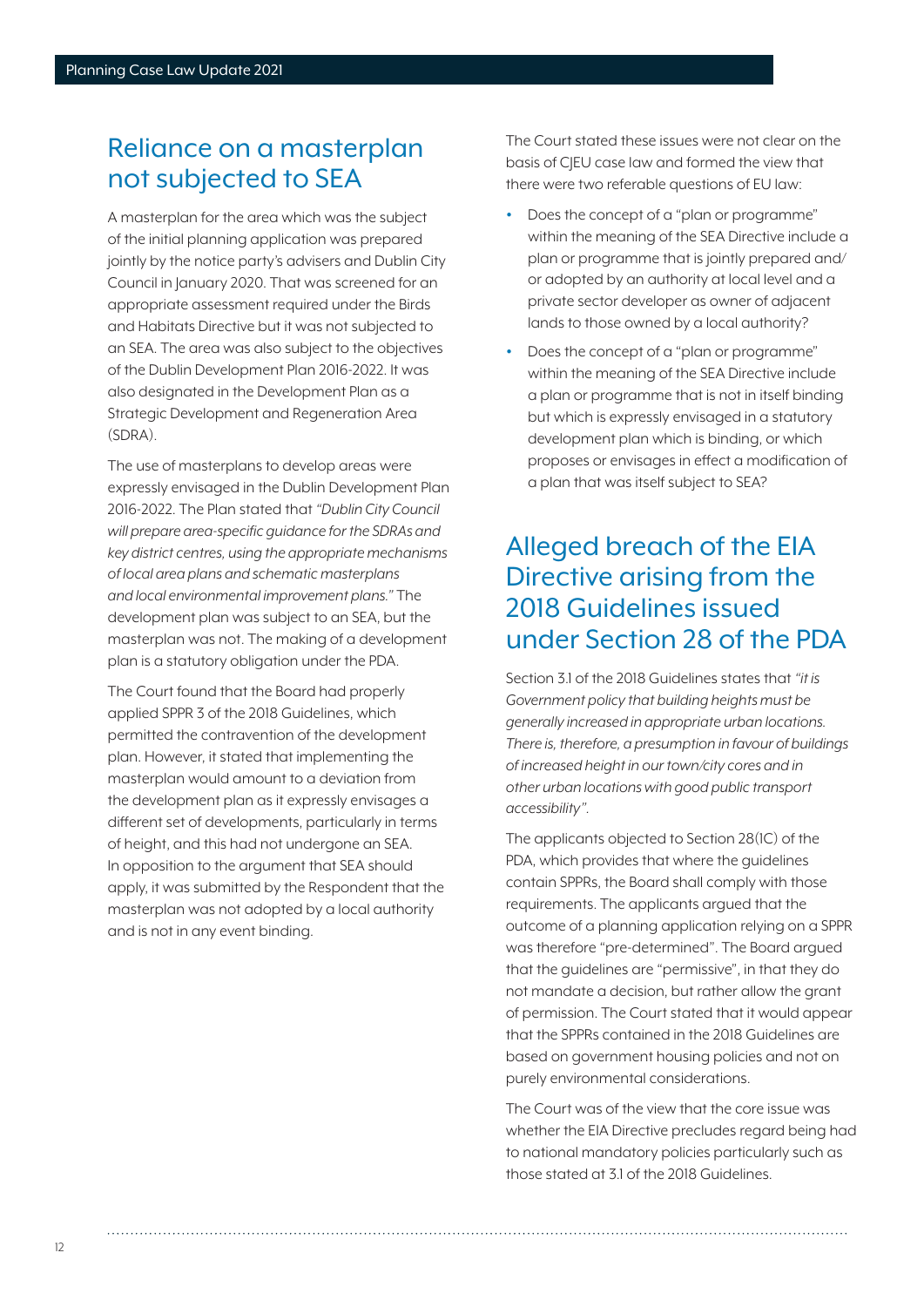On that basis, the Court referred a further question to the CIEU:

Whether the EIA Directive has the effect of precluding regard being had by the competent authority in the process of environmental impact assessment to mandatory government policies, in particular those which are not based exclusively on environmental criteria, being policies that define in certain circumstances situations where a grant of permission is not to be ruled out?

#### Conclusion

A declaration from the CJEU that states the EIA Directive precludes regard being had to national mandatory policies could mean that any development that has undergone an EIA may not be able to rely on SPPRs in its planning application. As a result, to do so could be deemed a breach of EU law. The implications of the CJEU decision could be far reaching. It could have the potential to create significant roadblocks for SHD planning applications or any planning application which rely on SPPRs, or possibly those which rely on Section 28 Guidelines more generally.

If the CIEU finds that there has been a breach of EU law, SPPRs could be declared invalid and the national authorities must take action to comply with the Court judgment. This could result in the 2018 Guidelines being revoked so that SPPRs would not have a binding effect. The CJEU may however take the view of the Respondents that the SPPRs are "permissive", in that they do not mandate a decision, but rather allow the grant of permission and are therefore not mandatory national policies. The CJEU may also apply a pragmatic approach to the extent that the national mandatory policies are valid, provided that the development, which has applied the SPPRs, has been environmentally assessed and complies with the provisions of the EIA Directive.

Developers should also be wary of developments that have sought planning permission on the basis of a masterplan which has been incorporated into a development plan and has not undergone a SEA. An extension of the definition of "plans and programmes" to include such a masterplan could result in the planning decision being quashed so that the masterplan can undergo a SEA to comply with the SEA Directive. Traditionally, the CIEU has offered a wide definition of "plans and programmes" to give effect to the spirit of the SEA Directive to provide for a high level of protection of the environment.

As the law currently stands, developers relying on SPPRs or a masterplan that has been incorporated into the development plan which has not been subjected to a SEA, should proceed with extreme caution until the CJEU determines the issues.

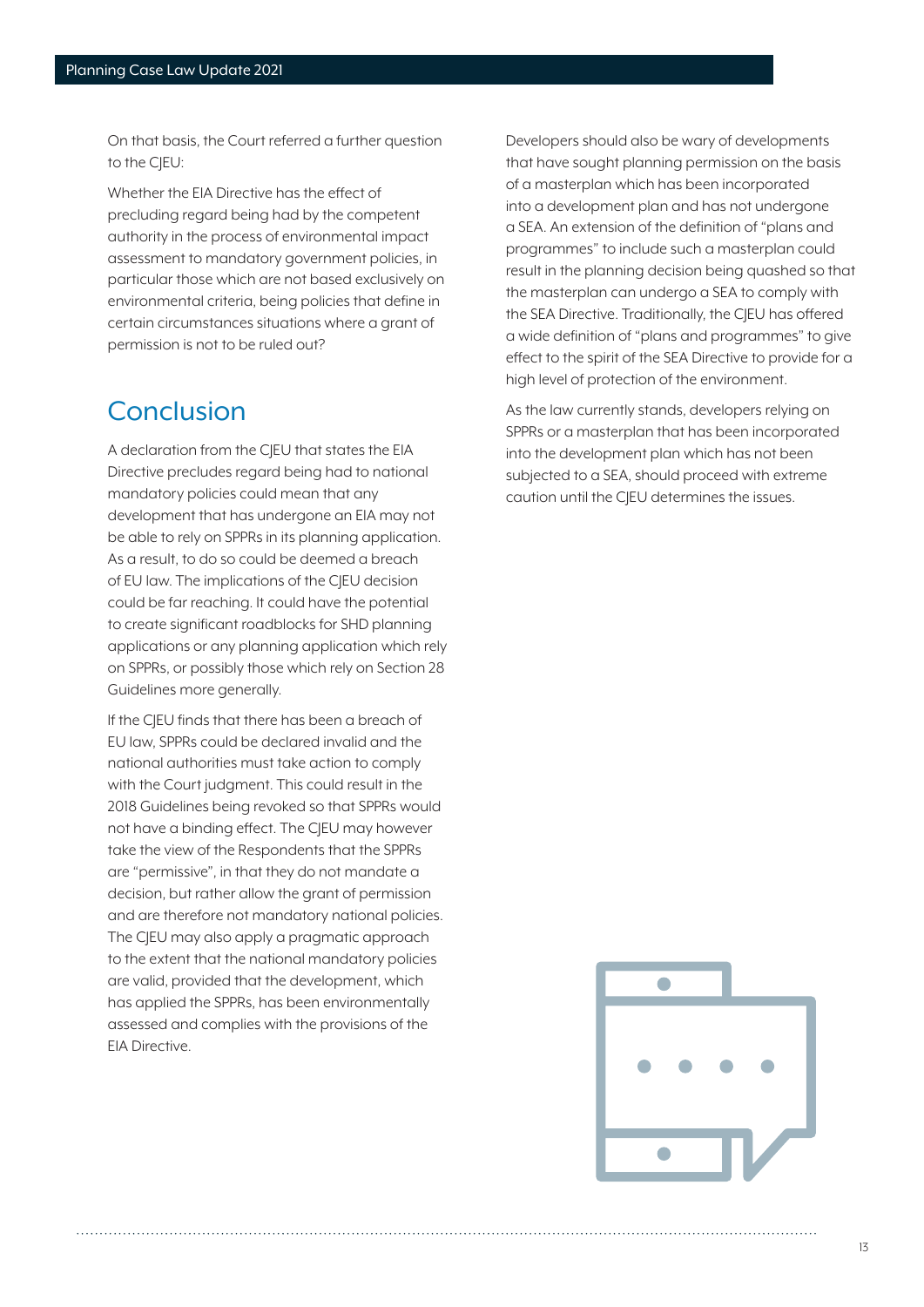<span id="page-13-0"></span>**5. Does a Prospective Applicant and Applicant for Permission Need to be the Same Person?** 

Cork Harbour Alliance For A Safe Environment v An Bord Pleanála, Indaver Ireland Limited, and Indaver NV T/A Indaver Ireland [2021] IEHC 203



This case involved a challenge by a Cork community environmental group (CHASE) to the decision of An Bord Pleanála (the Board) to grant permission for the building of a waste-toenergy facility in Ringaskiddy, in Cork Harbour. In a High Court judgment on 19 March 2021, CHASE succeeded on two of the eleven grounds it brought.

#### Objective bias and prospective applicant

The first successful ground of challenge brought by CHASE was the claim of objective bias. CHASE claimed that the decision was tainted by objective bias by reason of the prior involvement of the then deputy chairperson of the Board. The deputy chairperson had been employed by a firm of consultants in 2004 who had been engaged by Indaver to make submissions to Cork City and County Council on their waste management plans. The judge found that there was a "clear, rational and cogent connection with the planning application considered by the Board." The Board sought to emphasise that the previous waste management plans were not in respect of any planning application for an incinerator at Ringaskiddy. CHASE were clear that they were making a claim of objective bias and not actual bias. Objective bias is tested by considering whether a reasonable person in the circumstances would have a reasonable apprehension that the applicants would not receive a fair hearing.

The second successful ground of challenge was the "prospective applicant/ jurisdiction" ground. The first notice party, Indaver Ireland Limited (the Irish Company), is an Irish registered company and is a wholly owned subsidiary of Indaver NV (the Belgian Company). The Belgium Company has a branch in Ireland trading as Indaver Ireland. CHASE maintained that the Board did not have jurisdiction to determine the planning application submitted by the Irish Company on the basis that the Belgian Company was the "prospective applicant" which participated in the pre-application consultation process with the Board. The Irish Company had made the Board aware that a mistake had been made with the name of the applicant and it was intended to be the Belgium Company. CHASE contended that the legislation requires that the applicant for permission must remain the same in the Strategic Infrastructure Development substantive planning process (SID). The Judge gave the parties an opportunity to make further submissions before making an order on the reliefs.

#### Judgment on the reliefs

Having received further submissions on the reliefs, the Judge gave his judgment on the 1 October 2021.

Objective bias ground – the Judge considered whether he should grant an order of certiorari quashing the grant of planning permission by the Board. This would mean the Belgium Company would need to go through the whole planning application process again. Having regard to the relevant legal principles on remittal, including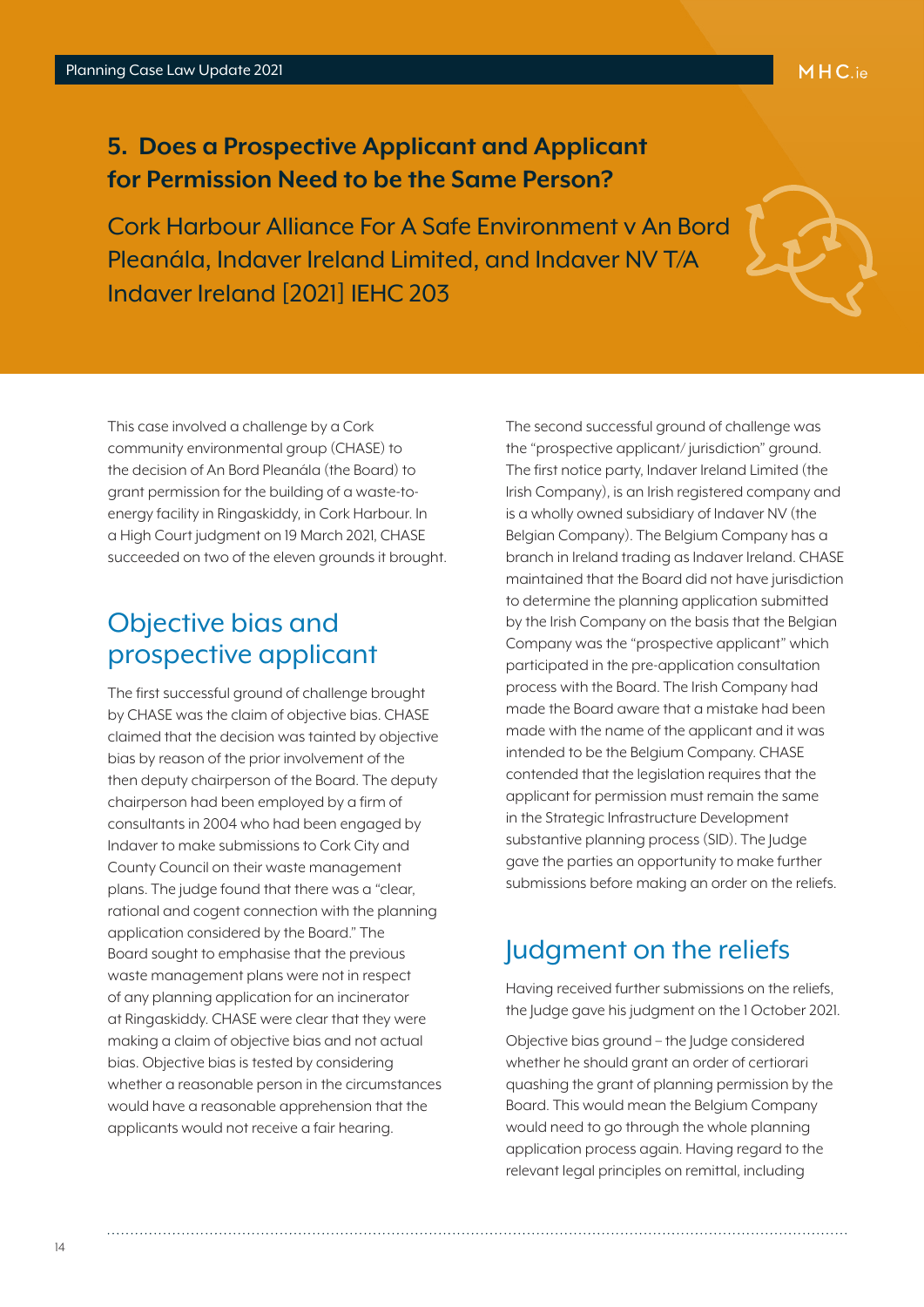fairness, the Judge exercised discretion to remit Indaver's application to the Board for further consideration and determination. This would be from the point in time when the Board's decision was made in relation to the circulation of the further information and material provided by the Irish Company, ie the date on which the decision was made having regard to Mr Conall Boland's involvement, the source of the objective bias. Although the Judge did not consider the failure to consult on the further information a successful ground, he did have reservations about it and the Board and Indaver had suggested remitting the decision back to this stage of the process.

Prospective applicant ground – the Judge was of the view that the error made by the Belgium Company, who had been the prospective applicant, in submitting the planning application in the name of the Irish Company was an unintended clerical error. He concluded that even if the planning permission was quashed on the other ground (objective bias), he would nevertheless exercise his discretion to refuse quashing on the basis of this ground. The Judge instead granted an appropriately worded declaration regarding the unlawful error, having regard to the following matters:

- *(a) "The nature of the clerical error involved*
- *(b) The fact that the objective (or at least a very significant objective) of the SID provisions, namely, the importance of the applicant for permission having the benefit of the consultations and advice in the pre-application procedure, would not be undermined in this case where there is such a close relationship between the applicant and the entity which was the "prospective applicant" (the applicant being a subsidiary of the "prospective applicant")*
- *(c) No other statutory objective would be undermined*
- *(d) No issue as to compliance with the terms of the planning permission or enforcement of that permission would arise since such compliance can be enforced against the party carrying out the development or operating the facility outside the terms of the planning permission*
- *(e) The applicant would not otherwise be prejudiced as a result of the fact that the application was made in the name of the wrong applicant due to a clerical error, and*
- *(f) The Board would have the power to amend the planning permission and the impugned decision to correct the clerical error under s. 146A of the 2000 Act (assuming of course that the impugned decision was not being quashed on another ground)"*

The Judge directed the Board to amend the planning application, so the applicant's name (the Irish Company) was corrected to that of the "prospective applicant" (the Belgium Company). Section 146A provides this power in respect of a planning permission, and the Judge held that this implied a similar power to amend a planning application.

#### **Conclusion**

This case shows that the prospective applicant in SID applications who engages in pre-application consultation with the Board must be the same as the applicant that applies for the SID planning permission. Ideally, applicants should be careful to avoid this early in the process. However, this may not always be possible. For example, if a subsidiary is established during or after the pre-consultation exercise for the purpose of progressing the development.

Based on this judgment, it will not be grounds to quash a planning decision provided the above principles can be satisfied. That said, developers should proceed with a degree of caution as the Judge did declare that the applicant under Section 37E should be the same person as the "prospective applicant" under Sections 37A-D. If a new company is to be the applicant for permission, the most legally robust route is to ensure that the new company is established before the pre-consultation process commences. Failing that, a developer will need to consider at what stage of the process to change the name, and how to relay that change to the Board, including demonstrating the close connection between the two companies.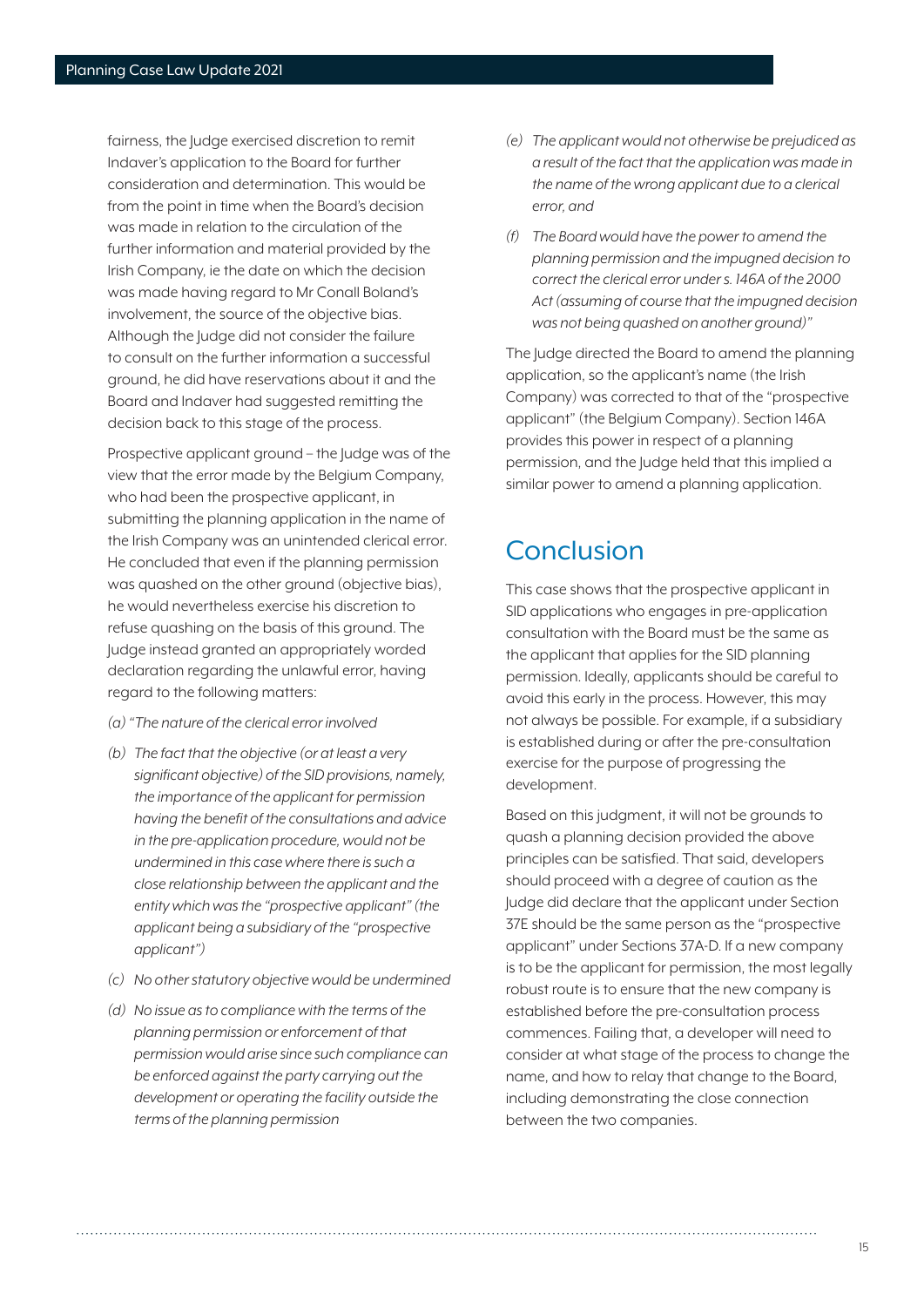#### <span id="page-15-0"></span>**6. Design Envelope Held to be Unlawful**

Sweetman v An Bord Pleanála v Bord Na Móna Powergen Limited [2021] IEHC 390 and [2021] IEHC 662

#### The design envelope approach

Wind turbine technology is developing rapidly in Ireland. Developers normally seek flexibility in their permitted designs to allow them to procure the most cost-effective and efficient technology available at the point of construction. This can be years after the designs for the planning application were prepared. The design envelope approach to planning applications is based on a range of potential designs. This process is also commonly known as the "Rochdale envelope" and may include the precise location of the turbines; the cable route; the foundation type; the turbine heights and blade lengths within an "envelope".

A 2020 European Commission guidance document on wind energy developments and EU nature legislation advised that the "Rochdale envelope" is a proven and acceptable approach to granting permission where there is uncertainty in the design. This is provided the environmental impact assessment (EIA) and appropriate assessment (AA) evaluates the worst-case design possible.

#### Proposed windfarm at Derryadd

Peter Sweetman brought a case to challenge An Bord Pleanála's (the Board) decision to grant permission to Bord na Móna PowerGen Ltd to develop a windfarm on bogland in Derryadd, near Lanesborough, Co Longford in June 2020.

If constructed to the maximum dimensions allowed, the turbines would have been the joint tallest structures in Ireland. The judgment noted that the turbines would stand "higher than the Gherkin Tower in London", along with "extensive rail networks". The planning application was lodged with the Board under the strategic infrastructure development (SID) procedure.

The applicant brought a challenge based on alleged deficiencies in the EIA and AA, including making use of infrastructure constructed without EIA or AA where such assessments would have been required by EU law. Mr Justice Humphreys didn't consider the need to decide those "EU law points". He held the SID permission was unlawful on the basis that the plans and particulars were not sufficiently precise.

## Inadequate design detail

Article 214 of the Planning and Development Regulations 2001 (as amended) (the PDR) require "plans and particulars of the proposed development" to be submitted with an SID application. The Board's General Guidance Note for submitting SID applications states that material must "generally accord" with the requirements for a planning application as set out in the PDR. Mr Sweetman complained that the plans and particulars lodged showed *"virtually no detail and no site-specific detail"*, leaving core elements of the design of the project to the post-consent stage. The Judge accepted that this broad complaint amounted to a breach of Article 214.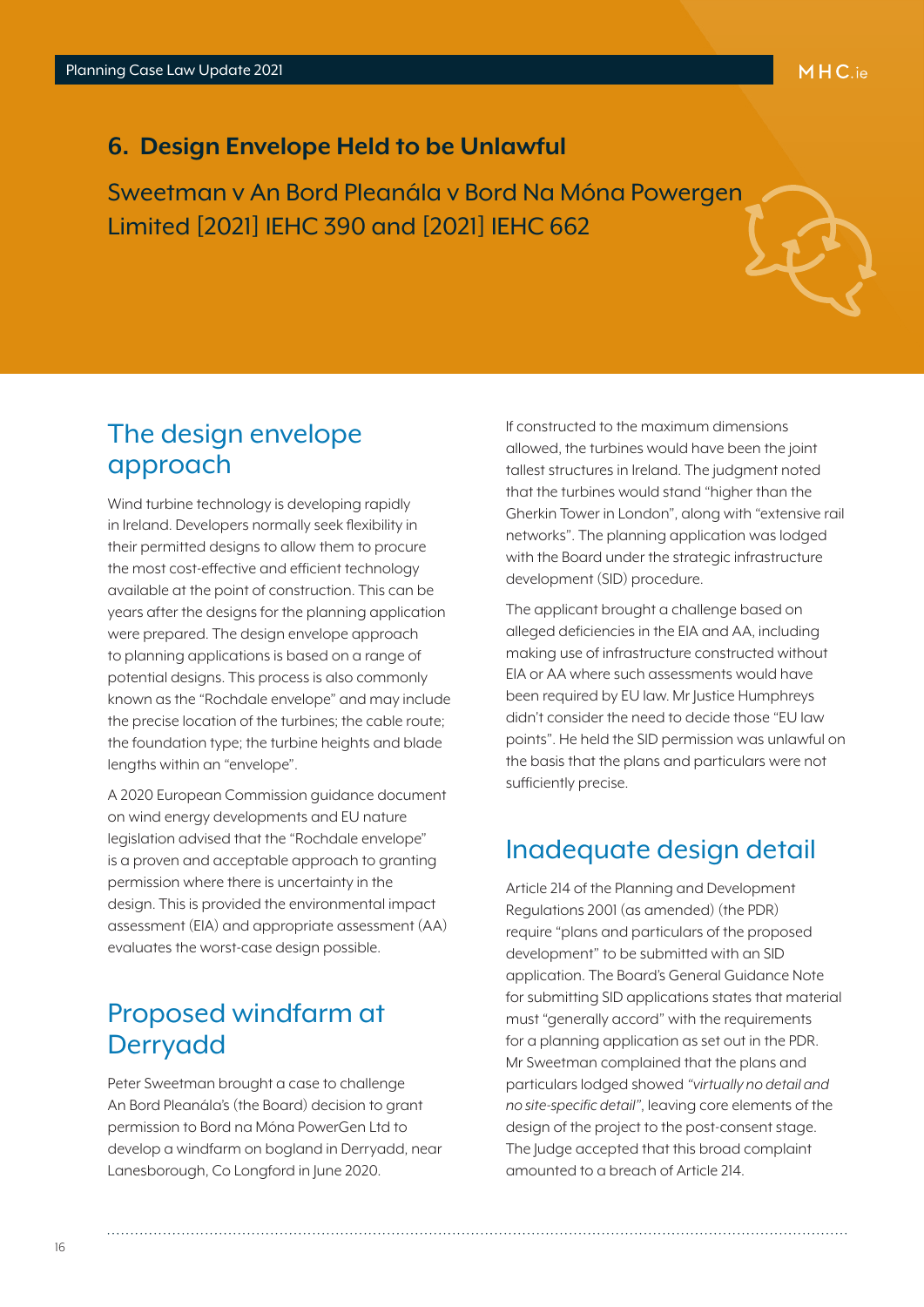This was the case even though the applicant did not reference this article in his pleadings until final replying submissions were delivered.

Mr Justice Humphreys agreed with Mr Sweetman, stating, *"in particular, the turbine heights and blade lengths are expressed in terms of maxima, not the actual proposed dimensions. That is equivalent to applying for planning permission for a house on the basis that it could be anything from a one-storey bungalow to a ten-storey mansion."*

The Judge found that while the concept of *"plans and particulars"* is not defined by the legislation, it nonetheless requires something specifically measured. In particular, something capable of being drawn on a plan. Crucially, this cannot include a widely variable design envelope. The Judge referred to case law where modest variations between the plans submitted and the structures constructed have been allowed. However, he considered that this didn't apply to a case where a scale is open at one end.

Mr Justice Humphreys considered that *"even the English doctrine of the Rochdale envelope is not a blanket acceptable of variable applications, and the facts in Rochdale are a world away from the facts here."* In addition, the concept of the design envelope has a written basis in English law in the national guidelines. It is not simply a question of assessing a project by reference to a *"worst case scenario"* alone, but by reference to those parameters and any flexibility they involve.

At several points in the judgment, it was mentioned that planning law is an area of growing complexity. The judge said, *"to construct such a procedure out of whole cloth would be a hazardous, if not quixotic venture for a court to embark on, particularly at this stage of the evolution of planning law."*

#### Certificate of leave to the Court of Appeal

On 26 October 2021 the Judge certified a list of points of law that were allowed to be appealed to the Court of Appeal and provided some further useful commentary on his decision ([2021] IEHC 662).

The Judge made it clear that a certain limited degree of flexibility could be lawful and fall within the definition of plans and particulars in the PDR. The Judge even suggested an indicative margin of 10% for that level of flexibility, however it would depend on the facts of the case. In relation to assessment of the worst case, the Judge noted that a spectrum of different scenarios must be considered and assessed, not just the "worst case scenario". As such, you cannot provide maximum dimensions only as that does not allow for a range of reasonable options to be assessed.

The Judge recommended the Board appeal directly to the Supreme Court, rather than via the Court of Appeal, given the importance of the issues raised for the planning system. This may ultimately save time in reaching a final determination on the case. An application would need to be made to the Supreme Court for leave to appeal to them directly, and the Supreme Court will decide whether to allow it.

#### **Conclusion**

Given that a design envelope approach is a popular method to accommodate emerging technologies without the need for alterations to the consent, this judgment is likely to have significant implications for wind turbine planning applications. It is clear that the balance between flexibility and certainty in design particulars has swung towards the latter.

Developers must give reasonably precise plans for what they intend to build in order for third party objectors and other interested people to advocate for their own concerns. This judgment raises the concern that lack of specificity in design parameters, including being open at one end of the scale, could be fatal to a carefully crafted planning application. In addition, it leaves open the question of to what extent the design envelope approach is lawful in the context of an EIA or AA.

Developers will need to carefully consider how to approach this issue in applications.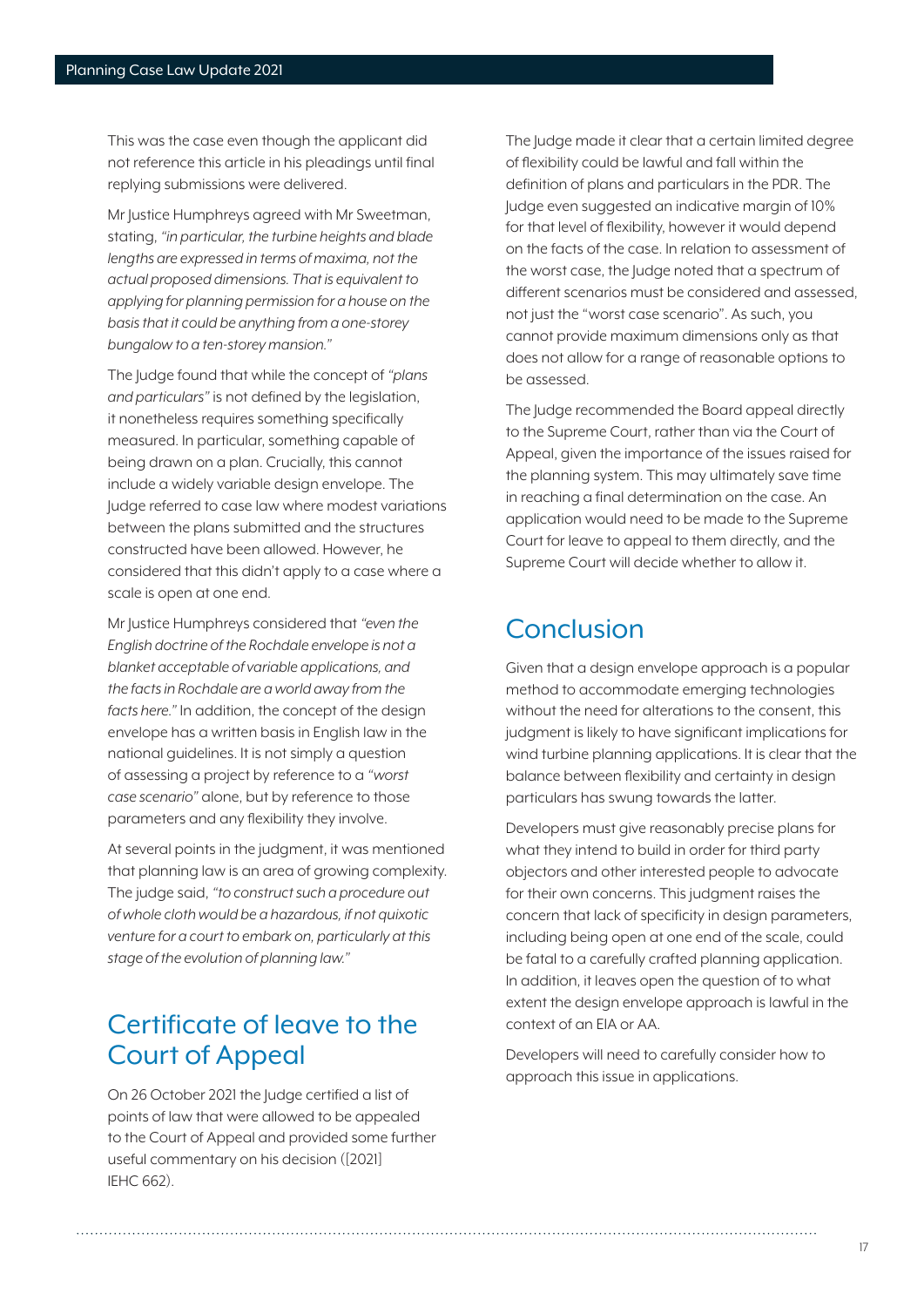#### <span id="page-17-0"></span>**7. Derogation Licences – A Question for the Court of Justice of the European Union**

Hellfire Massy Residents' Association v An Bord Pleanála and Ors [2021] IEHC 424



The judicial review proceedings were brought by the Hellfire Massy Residents' Association (the Residents' Association) related to the proposed Dublin Mountains Visitor Centre, in the vicinity of the Hellfire Club at Montpelier Hill where planning permission was granted in June 2020 (the Planning Permission).

The Residents' Association issued proceedings on a number of grounds including an Order seeking to quash the Planning Permission. They also sought a declaration that the requirements for an Environmental Impact Assessment under Section 175 of the Planning and Development Act 2000 as amended (PDA) for a development carried out by or on behalf of local authorities, was invalid. This was on the basis that the process did not adequately provide for public participation.

Mr Justice Humphreys delivered the judgment on 2 July 2021 where he refused most of the reliefs and held that there was no error of domestic or European law that would support an order to quash the planning permission. He also held that the Residents' Association did not have legal standing to claim that there had been inadequate public participation under Section 175 of the PDA as the Residents' Association had been able to offer submissions on the planning application. If there had been some deficiency in law, it had not interfered with the Residents' Association legal rights.

The Residents' Association also sought a declaration that Regulations 51 and 54 of the European Communities (Birds and Natural Habitats) Regulations 2011 (the 2011 Regulations) were incompatible with EU law relating to the derogation licence process. This resulted in four questions being referred to the Court of Justice of the European Union (C|EU) for determination.

#### Derogation licences

The Residents' Association argued the following:

- 1. The reliance on post-grant derogation licences was incompatible with the requirements of strict protection for the purposes of the Habitats Directive
- 2. There is no system of strict protection for the protection of, among other things, bat fauna
- 3. The 2011 Regulations do not respect the Aarhus Convention or the Treaty on European Union because they do not provide for a system of public consultation for the grant of a derogation licence, and
- 4. Articles 51 and 54 of the 2011 Regulations fail to adequately implement aspects of the Habitat Directive.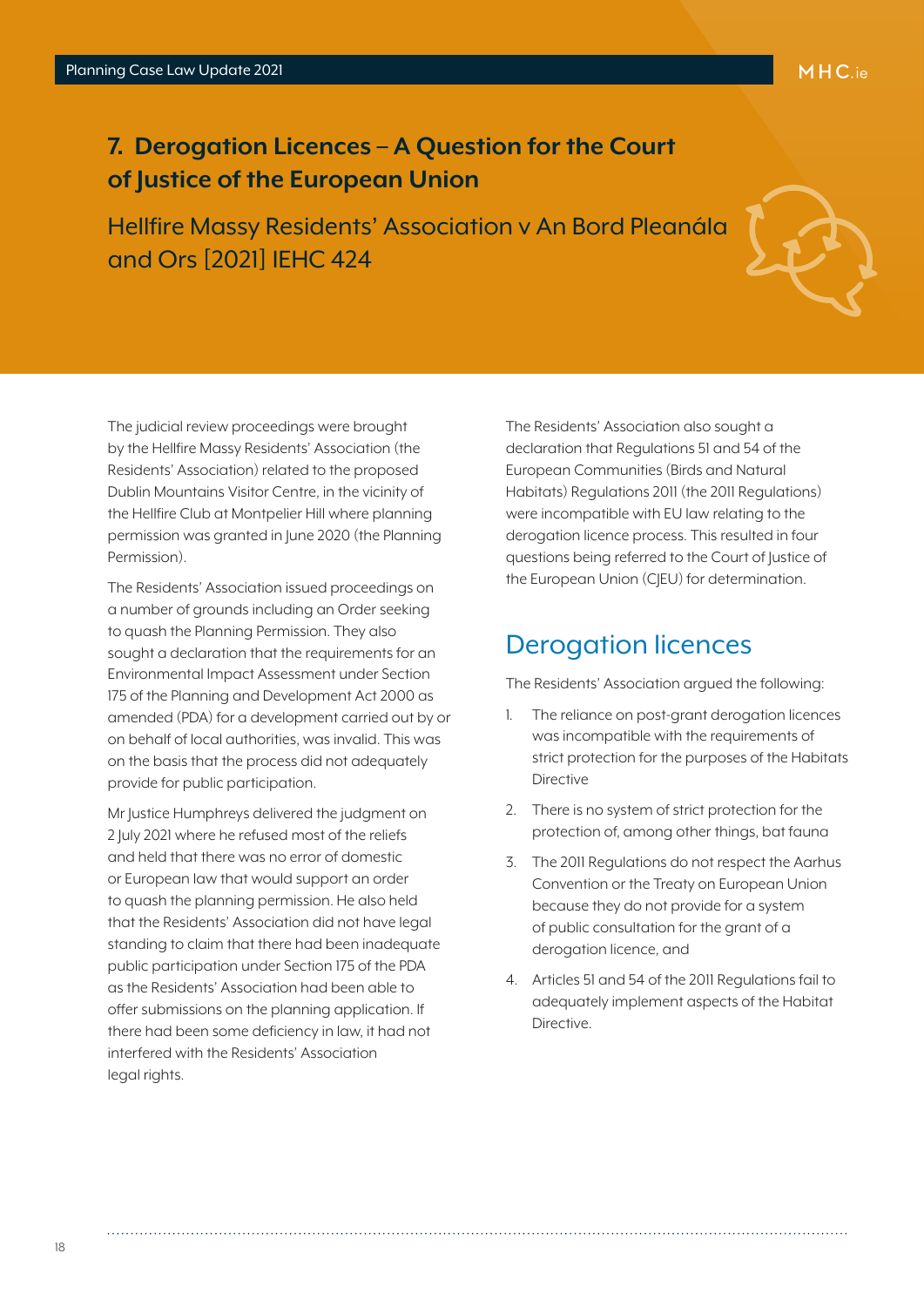Where a proposed development will affect a site known to be used by bats, consideration needs to be given to the likely impact on the bat population. Even when planning permission is granted, or the activity does not require permission, bats and their breeding and resting places are still protected. However, under the 2011 Regulations, the relevant Minister may however issue a derogation licence permitting certain activities *"where there is no satisfactory alternative and the derogation is not detrimental to the maintenance of the populations of the species to which the Habitats Directive relates at a favourable conservation status in their natural range."*

The issue of contention with derogation licences is that they may be issued post consent. This is due to the fact that in some instances a developer may not be in a position to ascertain whether a development would fall within the strict protection rules under the 2011 Regulations until after the grant of planning permission.

Mr Justice Humphreys held that, as the challenge to the 2011 Regulations related to post-consent matters, it did not form the basis to quash the planning permission. This is because An Bord Pleanála did not rely on the prospect of a grant of a derogation licence for anything that was being specifically authorised at the time of the grant of the Planning Permission. He, however, identified questions arising from these grounds to refer to the CJEU for determination, to the extent that they are relevant to the post-consent situation.

- 3. Whether the derogation licence system provided for in domestic law should be integrated within the planning process and whether a derogation licence should be applied for following the grant of development consent, and
- 4. Whether public participation should be provided for in the derogation licence process.

#### Conclusion

The issue that seems to be at the heart of the referral to the CJEU is the alleged inadequacy of the procedure if a derogation licence turns out to be needed as a result of a post-consent survey.

In this instance, the High Court concluded that the validity of the Planning Permission could be upheld, in spite of the fact the Court referred a question to the CJEU on an issue that is integral to that permission. On this basis, where it appears that a derogation licence may be required post consent, and a legal challenge is brought against the validity of this practice, it is unlikely to result in a planning permission being quashed. The C|EU referral should clarify the lawfulness or otherwise of this post consent procedure provided for under the 2011 Regulations.<sup>1</sup>

#### Question referred to the **CIEU**

- 1. Whether the general principles of supremacy of EU law have the effect that a rule of domestic procedure should be read in conjunction with the Aarhus Convention as an integral part of the EU legal order
- 2. Whether domestic procedural rules against "hypothetical" challenges are valid in the context of challenges based on EU law where there is a reasonable possibility of future damage

*<sup>1.</sup> On 13 October 2021, Justice Humphreys dismissed the applicant's application to appeal his decision to the Court of Appeal. The order for the reference to the CJEU was to be finalised [2021] IEHC 636*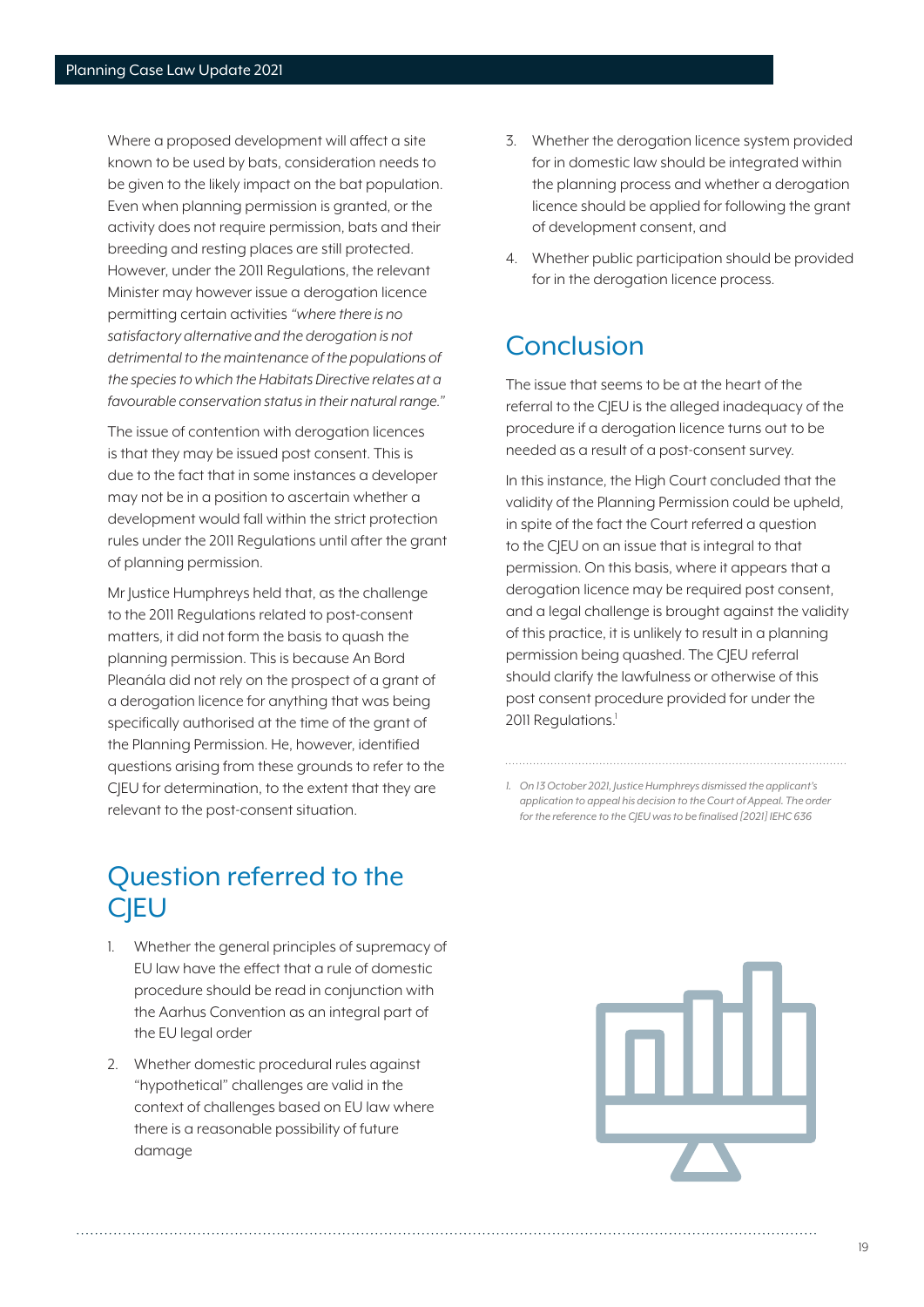#### <span id="page-19-0"></span>**8. A Kilkenny Cheese Platter of Judicial Review Grounds**

An Taisce - The National trust for Ireland v An Bord Pleanála & Ors, [2021] IEHC 254, [2021] IEHC 422, [2021] IESCDET 109]

This case concerned a joint venture between Glanbia Ireland and Royal A-Ware. The companies sought planning permission to construct a cheese manufacturing plant in Co. Kilkenny. Kilkenny County Council (the Council) had granted planning permission for the development on 14 November 2019. The applicant, An Taisce, appealed the granting of this permission to An Bord Pleanála (the Board), who granted planning permission on 30 June 2020 following a favourable inspector's report. One of the arguments made by An Taisce was that the milk required for the cheese would need to come from 4,500 farms. The indirect effects from these dairy farms may adversely impact Ireland's ability to meet its climate and environmental policy targets.

#### Environmental Impact Assessment

The Court found that the planning permission was not invalid over ABP's failure to conduct an assessment of the upstream impact of milk production. The Inspector considered there would be an indirect impact from the milk production but that this would be mitigated by production efficiency and Glanbia's sustainability programme. The Inspector also considered these emissions are already accounted for and regulated through the National Climate Action Plan as part of dairy sector emissions.

The Court agreed with ABP and held that the effects of milk production are too remote and are sufficiently removed from the development to be assessed in site-specific terms. Therefore, it is not to be considered part of the development for the purposes of an Environmental Impact Assessment (EIA) or Appropriate Assessment (AA). The CJEU had already given guidance on the key distinction, which is that between "programmatic" measures and the "procedures for grant of an environmental permit".

#### Policy decisions

Mr Justice Humphreys noted that the applicant's real grievance was with public policy. He considered that while policy decisions are not beyond the scope of judicial consideration, *"they aren't a basis for challenging a particular decision under the planning code".* The applicant was trying to use the latter process to indirectly challenge the former which is not permissible as a collateral attack. For these reasons, An Taisce's case was dismissed.

#### The Board's appropriate assessment

One of the other applicant's grounds was that the Board's appropriate assessment was flawed. An AA must be carried out before planning permission is granted, to determine whether there are likely to be any adverse effects on the integrity of any European Sites from the proposed development.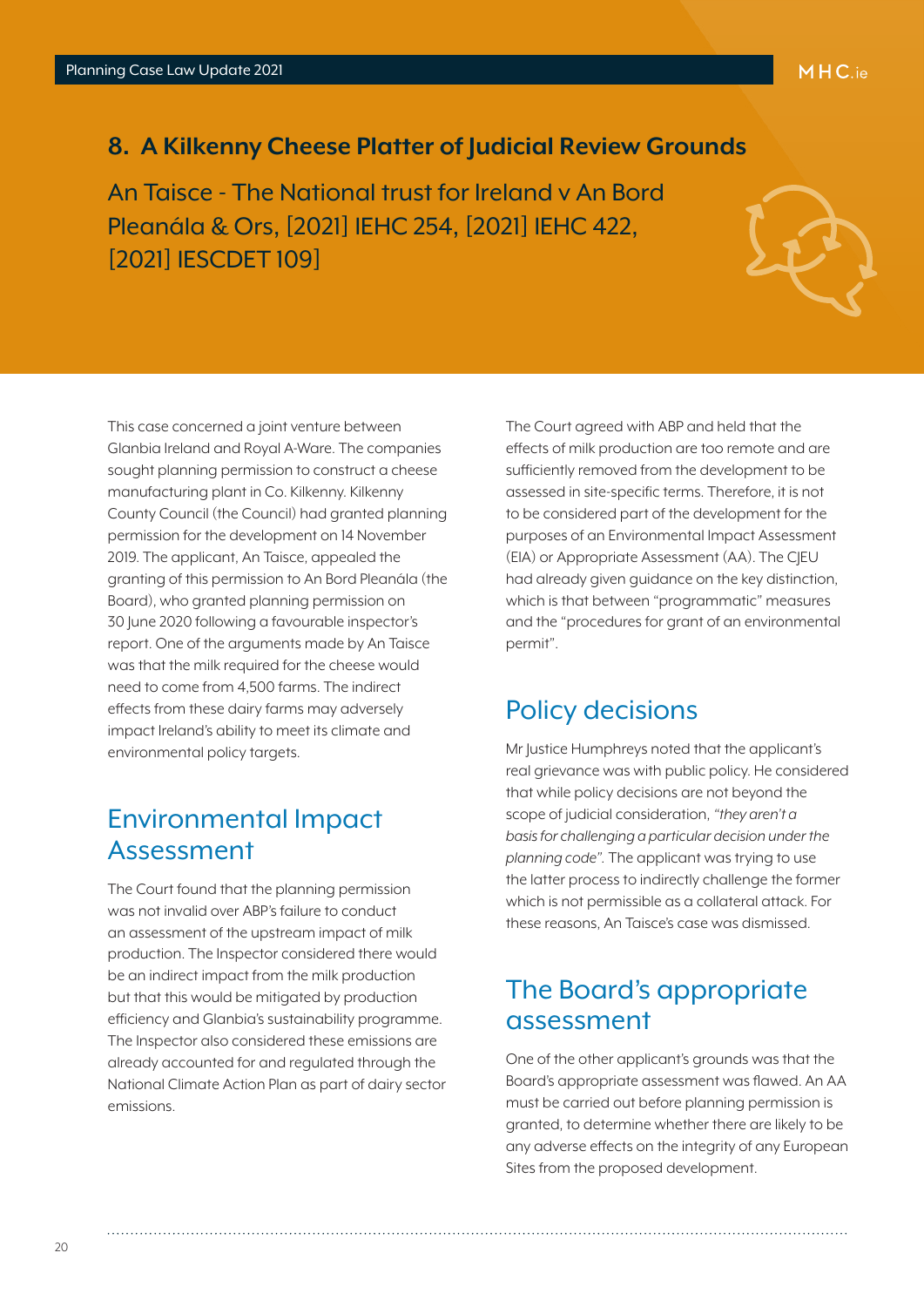The Board's assessment must contain complete, precise and definitive findings and conclusions and may not have lacunae or gaps. The applicant alleged that the Board's appropriate assessment contained gaps.

The applicant alleged that firstly, the inspector had erred in screening out certain interests in the AA, particularly Atlantic salt meadows, and secondly, the Board had not adequately considered the impact of treated effluent. Although these points were not raised with the Board before it made its decision, the Judge assumed the applicant still had standing to make them. The same judge had held in another case that if grounds and evidence are to be admitted in a legal challenge, they must have been put to the decision-maker before it made its decision, subject to limited exceptions (*Reid v the Board (no 1) [2021] IEHC 230* – for further information on that case, please see case update 2 above). Broadly the rationale behind the general rule is that it would be otherwise unfair for the decision-maker.

The Judge held that the main consequence of not having pursued these issues in the planning process is that there was no scientific evidence put before the Board to contradict the Natura Impact Statement. This statement was prepared by the developer and relied upon by the Board in making its AA. On the issue concerning treated effluent, the Judge didn't agree with the Board and developer that this would be a matter for the Environmental Protection Agency. However, evidence on the Board's assessment was not raised with the Board before it made its decision.

#### The High Court judgment on the application for leave to appeal

The Judge subsequently dismissed the applicant's application for leave to appeal his High Court judgment to the Court of Appeal ([2021] IEHC 422). The Judge did not consider any of the grounds raised comprised a point of law of exceptional public importance on which leave to appeal should be granted to the Court of Appeal.

#### The Supreme Court determination of the leave to appeal judgment

The applicant applied for leave directly to the Supreme Court - which is known as a "leapfrog appeal". The applicant contended that Mr Justice Humphreys required the applicant to put forward scientific evidence showing doubt in the decisionmaker's AA. The Board argued that the Mr Justice Humphreys in fact required the applicant to point to some aspect of the evidence before the decision-maker.

The Supreme Court in allowing the applicant's application [2021] IESCDET 109] considered that: *"there are, in the Court's view, questions as to how evidence in that regard should be dealt with in a challenge brought to a consent granted"* and *"the Court does consider that bringing further clarity as to the proper approach to evidence or argument in relation to relevant scientific matters in judicial review proceedings of this type is a matter of general public importance which arises in these proceedings."*

## Further Supreme Court judgment clarifying scope of the appeal

In a further judgment on 7 December 2021, Mr Justice Hogan clarified that the scope of the Supreme Court appeal will not be limited to the ground relating to the Habitats Directive. The applicant had filed submissions regarding whether the indirect effects from *"the off-site milk production"* were properly assessed in the Board's EIA (see case update 8). In addition, the Judge allowed within the scope of the appeal an argument by the applicant: *"whether the Board was precluded from granting permission in circumstances where this will lead to an increased discharge of pollutants into the River Suir and where it is said that that waterbody has not achieved what is termed "good' status for the purposes of Article 28 of the Surface Water Regulations."*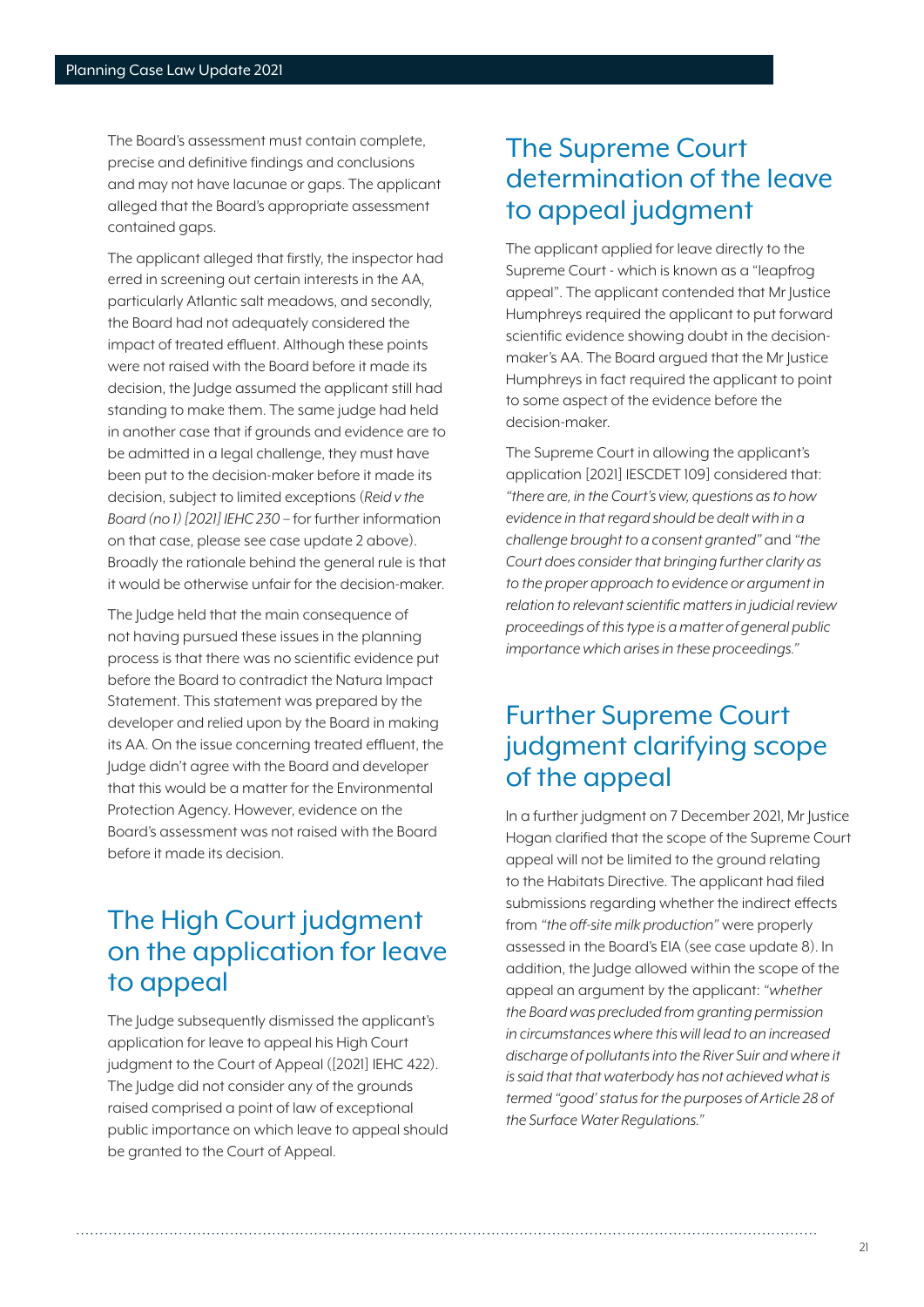However, the Board or the notice party would be allowed to argue that the ground should not be determined, as it was not sufficiently raised or pleaded to the High Court.

Although these issues were not noted in the initial Supreme Court determination, the Judge clarified that, following a fuller oral hearing in which the parties have been given an opportunity to address the Court, the Court may clarify or modify the earlier determination. That approach is consistent with the general administration of justice and fairness to the parties.

#### Conclusion

This case shows that indirect effects from the source of materials or resources that are transported to, and used, in a separate manufacturing process, are normally considered too remote to be assessed as part of that second process in an EIA. Those effects need to be considered as part of any assessment for their production in the first place, and more widely as part of government policy. In this regard, there is a difference between programmatic or policy decisions and individual planning or environmental decisions for permits or permissions. The latter cannot be a basis for judicial intervention for the former.

Government policy can be challenged in the Courts in exceptional circumstances such as violations of statute. However, the fact that there are different views on a matter does not mean that governmental policy is incorrect. Questions of distributive justice, which means how common benefits and burdens are distributed in society, is a matter for elected representatives. Standalone court cases are too focused on individual facts to be an appropriate means of deciding policy.

That said, the Supreme Court will consider whether off-site milk production should have been included in the EIA or whether it was too remote. In addition, the Supreme Court will consider a question raised for appropriate assessments. There is a wellestablished principle that all scientific doubt must have been removed when determining if there are any adverse effects on the integrity of a European protected site. However, there is less clarity on the evidence required to show that scientific doubt to a decision-maker and the Supreme Court will provide its judgment on this issue.

The Supreme Court may also consider an issue about the Board's decision in the context of the Water Framework Directive. However, this issue may not be determined by the Supreme Court if the Board or notice party can show it was not sufficiently raised or pleaded in the High Court.

An inadequate AA or EIA are commonly raised grounds in judicial review applications and many planning permissions have been quashed as result. Commentary from the Supreme Court on these grounds, and if allowed, the Water Framework Directive ground, will be helpful for decision-makers and developers. However, this may cause delays in the interim for judicial review challenges where these grounds have been raised.

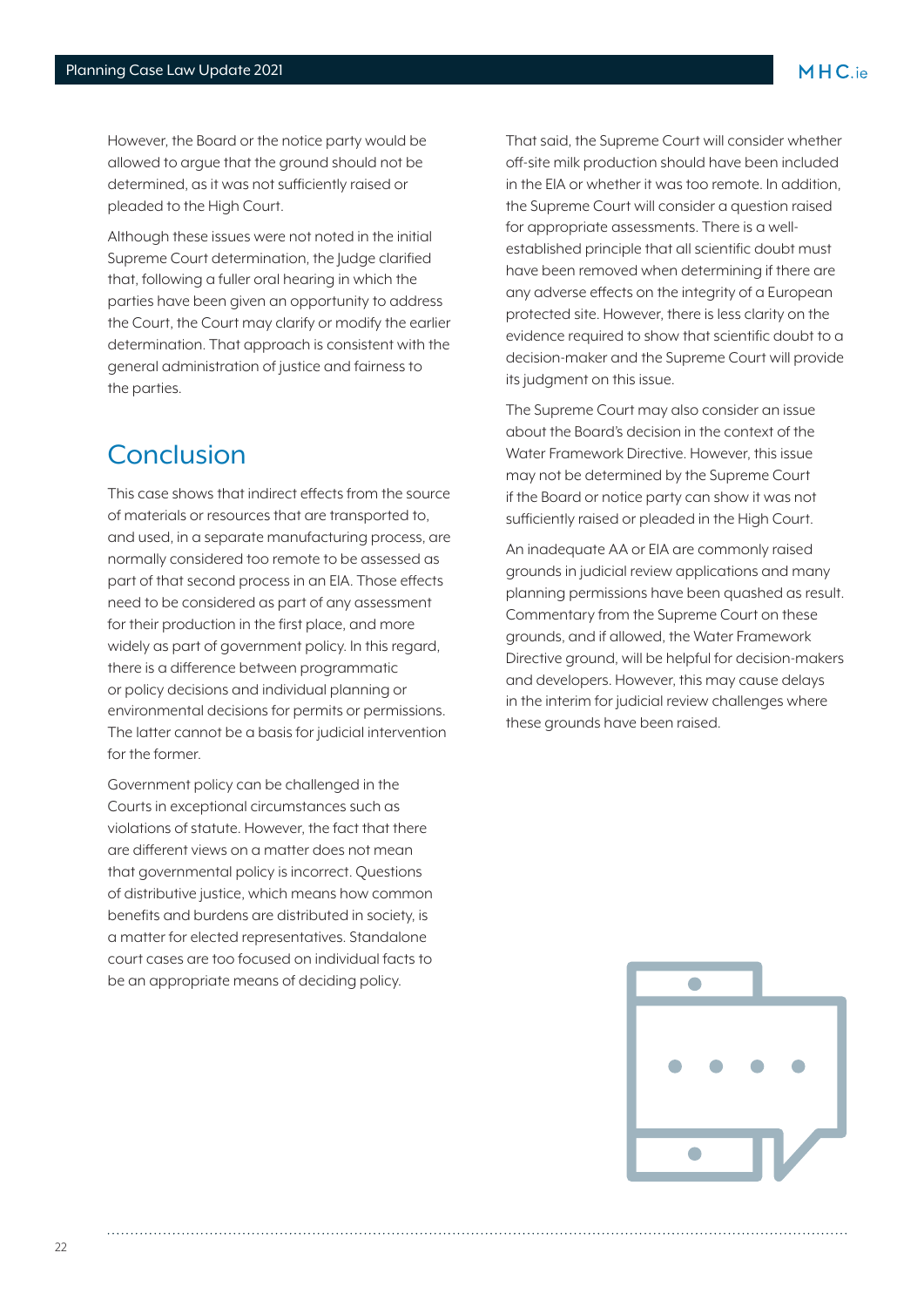#### <span id="page-22-0"></span>**9. South Kerry Greenway – Planning and Compulsory Purchase Order Issues Raised**

Clifford & Anor v An Bord Pleanála & Ors, O'Connor & Ors v An Bord Pleanála & Ors High Court, Humphreys J, 12 July 2021, [2021] IEHC 459



In this case, the High Court dismissed the Applicant's challenge of the decision to grant permission for the South Kerry Greenway. Judicial Review proceedings were heard by the High Court in July 2021 against the decision to allow the development of the South Kerry Greenway. The application challenged a decision of An Bord Pleanála (the Board) to grant permission for a 27km greenway in November 2020 subject to several conditions. This included the undertaking of an ecological pre-construction survey to check for the presence of protected species, such as the Kerry slug and lesser horseshoe bat and the recommendation that they be relocated to another similar habitat nearby. Some of the challenges included a claim that the permissions contravened EU directives on Environmental Impact Assessment and Habitats and, secondly, the process surrounding the Compulsory Purchase Orders (CPO's) from the landowners whose lands would be compulsorily purchased by the council.

#### CPO issue

The Court disagreed with the allegation of the applicants that the Roads Act 1993 (the 1993 Act) was used incorrectly to CPO the lands. It was contended by the Applicant that Section 207 of the Planning and Development Act 2000 would be the more appropriate course for the council to take. To secure a mere right of way over the lands, the Court held that there is a clear distinction between a mere right of way and the superior right of ownership, which the council was entitled to consider more appropriate for the proposed scheme.

In addition, it was argued by the Applicant that the project would fall outside the definition of a public road in the 1993 Act on the basis that the landowners would have to cross it to get to their properties and as such it would not be exclusively used by pedal cyclists and pedestrians. The Court rejected this proposition and reasoned that incidental crossing does not breach the exclusive use requirement any more than any other negligible use would. The Court also disagreed with the Applicant's contention that CPO and consent for the development should not have been combined or that the CPO had been inadequately considered. The Court was of the view that the CPO was a distinct and separate order, with separate CPO related reasons provided, and the inspectors report clearly distinguished the development consent and the CPO from one another.

In relation to claims that the CPO was a disproportionate interference, the Court found the greenway to be a legitimate objective and within the competence of the Board. It also found that the means to achieve the objectives are not only rationally connected to achieving that end but also that there could be no less invasive way of achieving them as there could be no greenway without the land. The Court took the view that the interference was in the public interest and found that the council did not err in having regard to population and economic factors in ascertaining whether the CPO was required.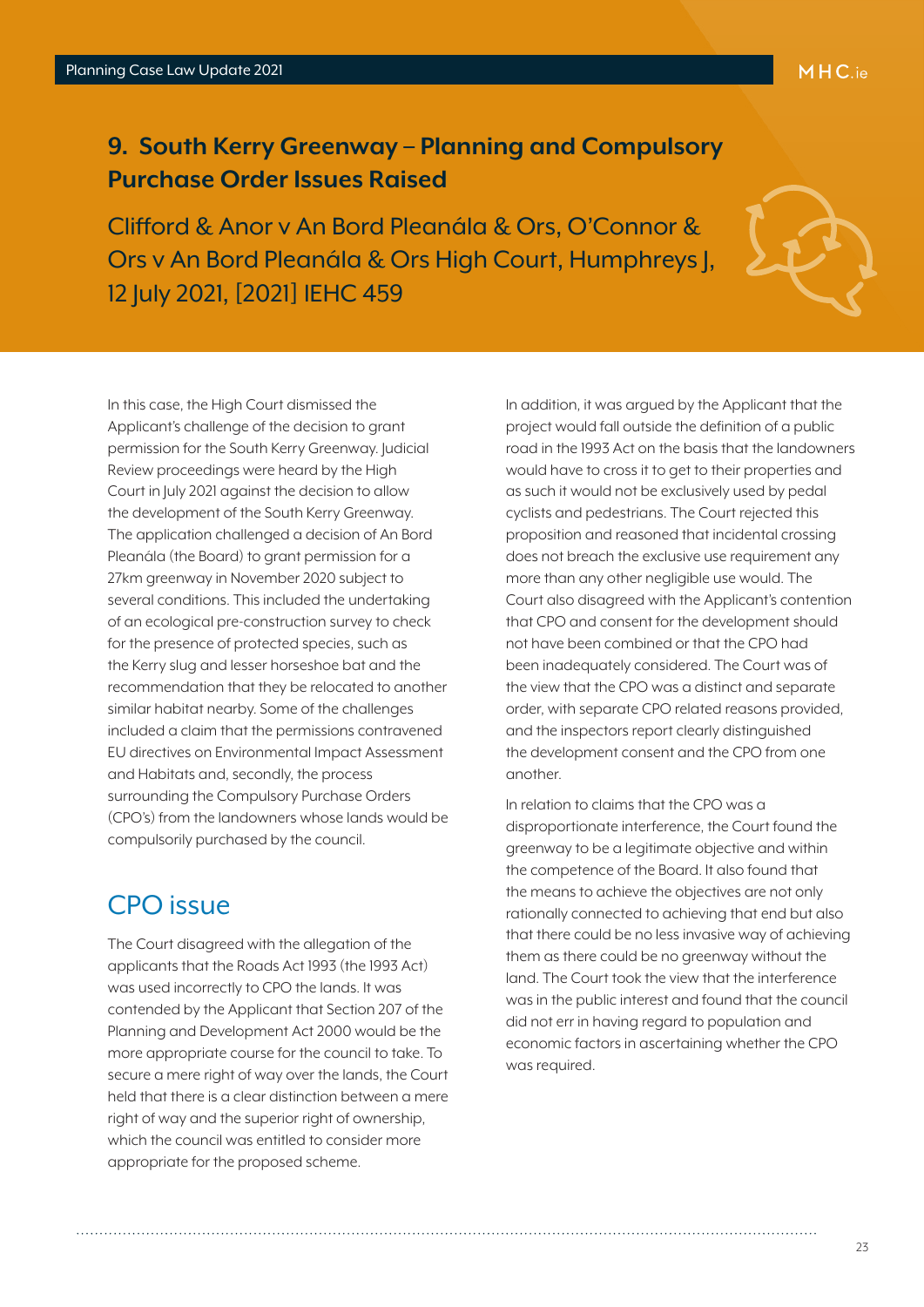#### Appeal

The Applicants lodged an appeal on the basis that the Board decided to omit sections of the greenway as set out in Condition 2 of the planning permission pending further investigations of estuarine dynamics and consideration of an additional setback from the shoreline. The Applicants submitted the appeal to clarify the obligations of a competent authority under the Environmental Impact Assessment (EIA) Directive and implementing legislation where it modifies a development proposal. The Court dismissed the appeal on a number of grounds including that the Board was not technically modifying a development proposal. Rather, the Board was giving permission, subject to a condition involving the omission of a section of the proposal.

The Court was of the view that it is clear from the EIA and Habitats Directives that a project can be amended following the EIA report or NIS, so an amendment in the final decision does not automatically necessitate revised statements or going back to square one. In this case, the environmental impact of the omission had not been supported by evidence and the Court was of the view that the condition requiring a change to the outcome did not create a new issue that had not been previously assessed. Accordingly, the appeal was dismissed. The Council will now therefore be able to proceed with the CPO and the Greenway project.

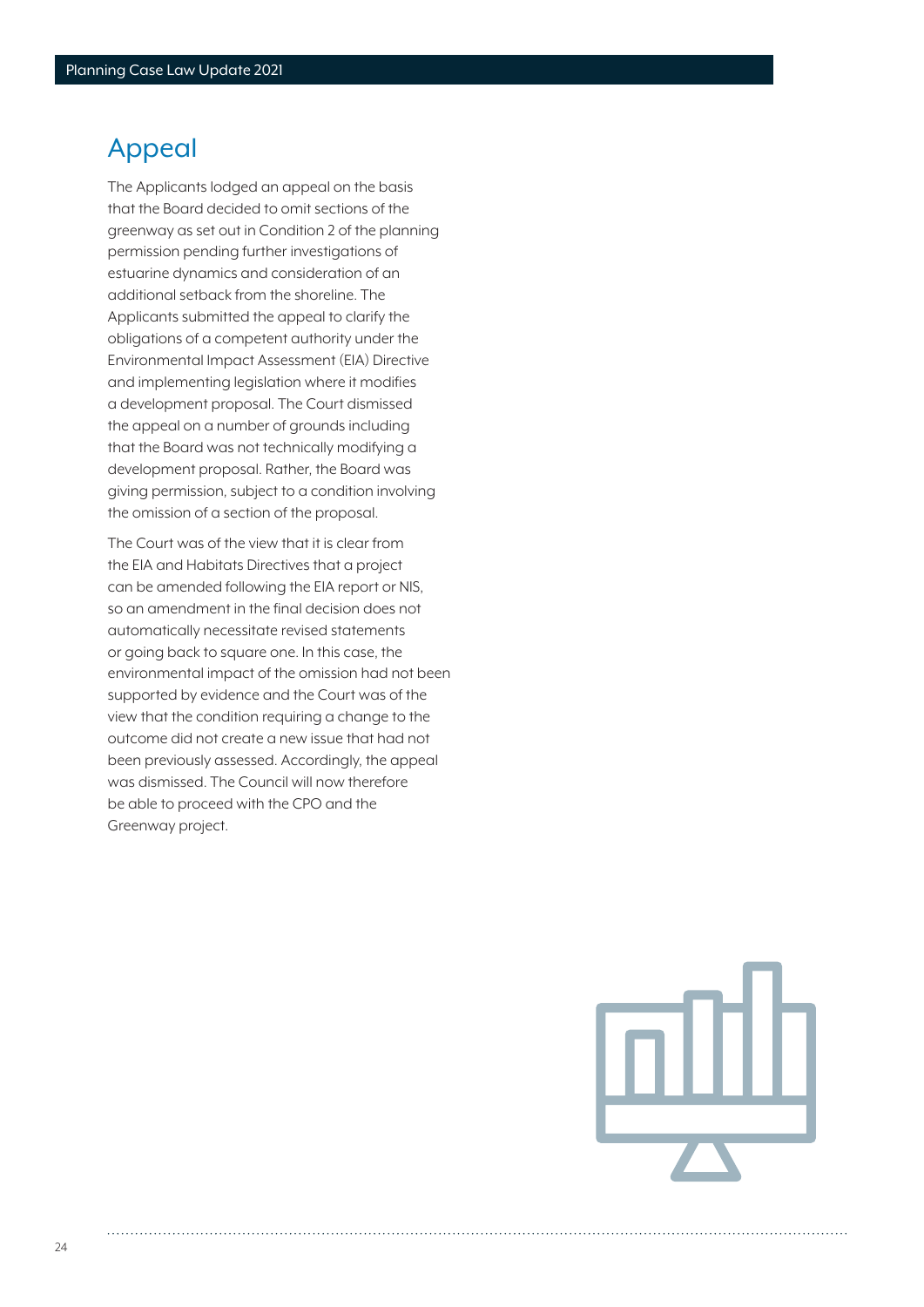#### <span id="page-24-0"></span>**10. Who is the "Applicant" in a Planning Application?**

Walsh & Anor v An Bord Pleanála High Court, Mr Justice Barrett, 22 July 2021, [2021] IEHC 523

This case involved judicial review proceedings where the applicants unsuccessfully sought to quash a permission granted to replace an existing agricultural entrance with a domestic entrance within an area of land attached to a protected structure. This case also provided an insight into Article 22(g) which requires the consent of the legal owner to accompany the application, where the applicant is not the legal owner of the land and who constitutes a 'person' under the Planning and Development Act (2000) (as amended).

#### **Background**

A planning application was submitted by Mr Sinnott on behalf of Mount Congreve, a trust, to the planning authority to replace the existing agricultural entrance with a domestic entrance. Mr Sinnott was the estate manager and also lived at the estate. The new development was an entrance for Mr Sinnott's house. The site is within the area of land attached to a protected structure. The applicants alleged that when they bought the house, they were guaranteed that the entrance would only be used for agricultural purposes, and if built, the new entrance would devalue their house by €100,000. Permission for the development was granted subject to conditions, which the applicants then appealed to An Bord Pleanála (the Board), alleging that Mr Sinnott did not have the authority to make the planning application, did not have the necessary consents for it and alleged that Mr Sinnott made the application on his own behalf, rather than on behalf of the trust.

An Bord Pleanála dismissed the appeal. The applicant then brought these proceedings judicially, reviewing the decision of An Bord Pleanála to dismiss their original appeal.

Article 22(g) requires the consent of the legal owner to accompany the application where the applicant is not the legal owner of the land. The judgment of the Court was concerned with the purpose of Article  $22(2)(q)$  and the role of the Board in ascertaining title and legitimacy, which the Court noted was a limited one, with only certain obligations falling on the Board in this regard.

#### Conclusion

The applicants stated that as the trust was not a legal person, if the trust was making the application, then there was no valid planning application. The Court disagreed, as there was no definition of 'person' under the Planning and Development Act, 2000 (as amended) (the PDA). The Court also noted that the Board, with its planning acumen, was not concerned with the question of whether the trust or the trustees owned the estate. The issue to be asked by the Board was whether the trust has *"sufficient legal interest to develop the lands and to implement any planning permission granted on foot of the planning application."*

With regards to the complaints regarding title, the Court found that whilst the planning form may have been clearer about who was the applicant in the case, on the whole it made no difference given the weakness of the arguments involved.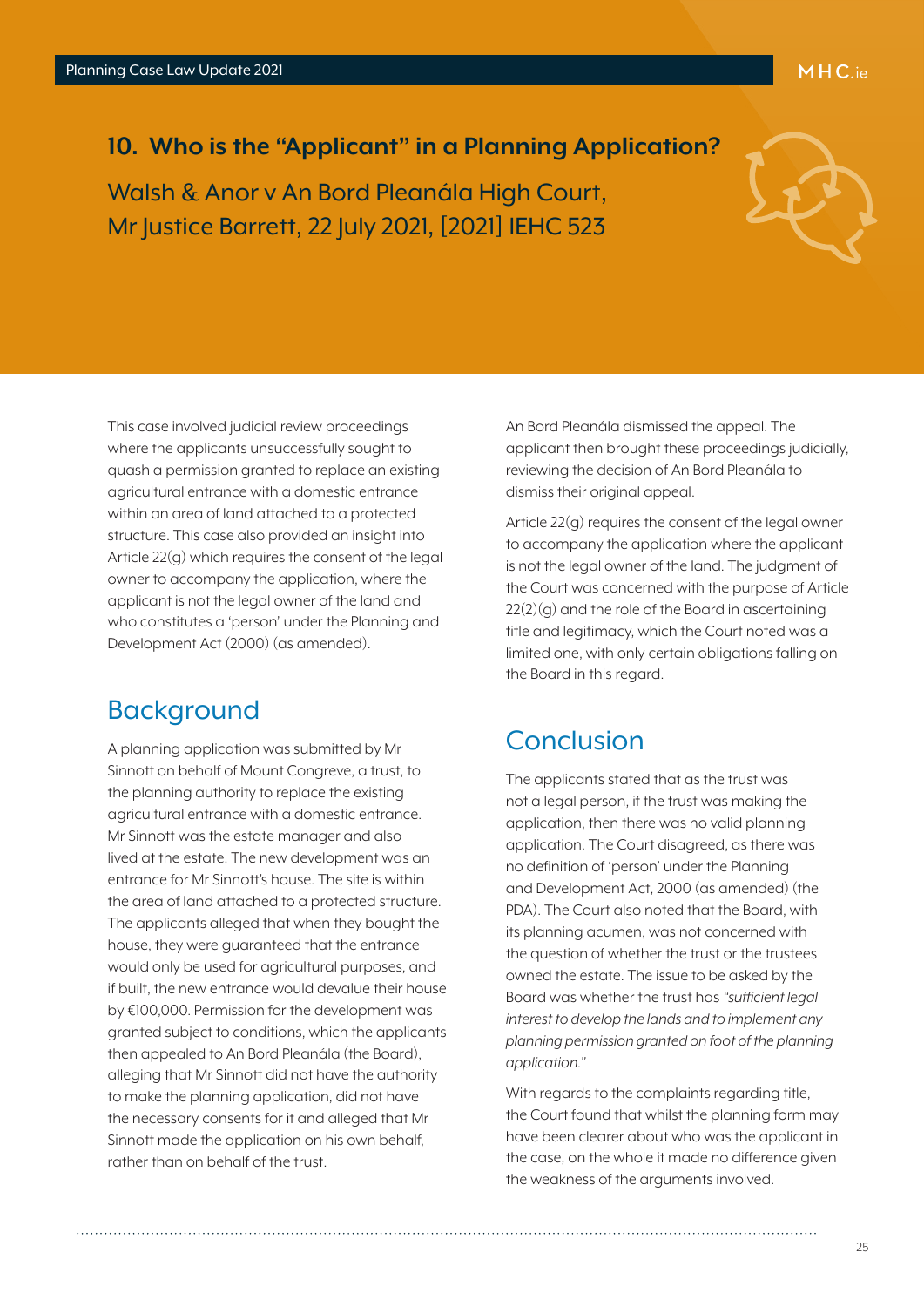The Court also found, in relation to the applicant, that they were excluded by the jus tertii rule, the rule governing the rights of third parties to assert the rights of someone else in a lawsuit. Jus tertii refers to the position of the applicant in relation to the particular defect in the law and whether they can rely on the rights of a third party in relation to this point. While Section 50(a) of the PDA granted the applicant's standing generally to challenge the Board's decision, this is not unlimited standing to raise any points. The applicant cannot rely on the protection of other people's property rights. The Court found that the applicants' were excluded by this rule from seeking to rely on Article 22(2)(g) as they were not the affected landowner.

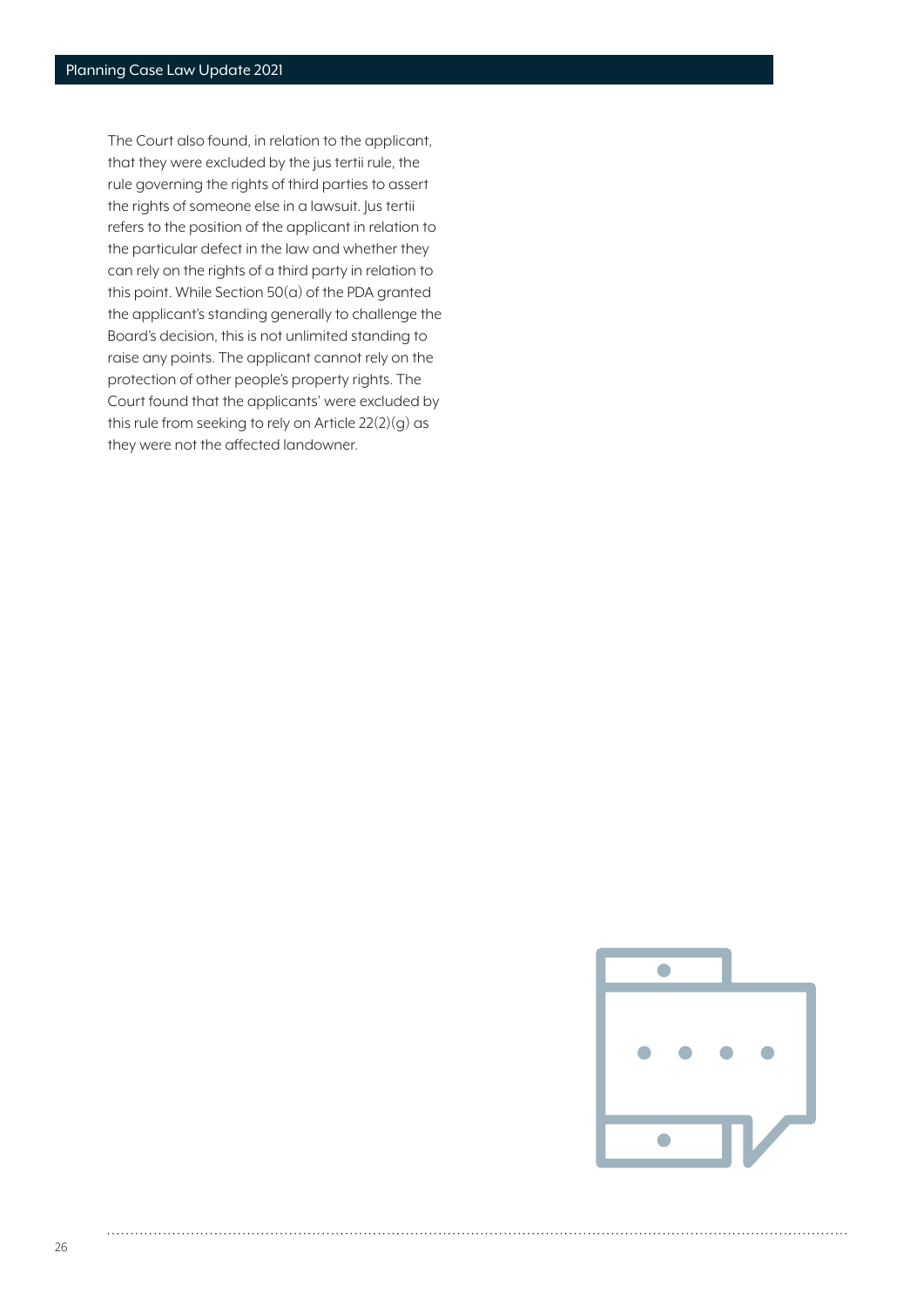#### <span id="page-26-0"></span>**11. Significant Court of Appeal Decision Clarifies How Planning Authority Decisions may be Challenged**

Krikke & Ors v Barranafaddock Sustainable Electricity Limited, Court of Appeal, Mr Justice Donnelly, 30 July 2021, [2021] IECA 217

Planning permission for the erection of a windfarm was granted in 2005. A planning compliance submission was made by Barranafaddock Sustainable Electricity Limited (the Developer) to Waterford County Council in 2013 to agree the final turbine design.

Residents living near the windfarm in the townland of Ballyduff, County Waterford complained of noise and shadow flicker from the windfarm operated by the Developer. Investigations found that 9 of the 12 turbines had been built with larger turbine blades and lower hubs than was specified in the planning permission. In 2018, Waterford County Council made a Section 5 referral to An Bord Pleanála (the Board). This was to determine if the changes to the turbines "as built" compared to those specified in the planning permission constituted "development" under the Planning and Development Act 2000 (as amended) (the PDA).

On consideration of the Section 5 referral, the Board made a declaration that the alterations to the turbines did not come within the scope of the planning permission. The board stated that they constituted "development" and not "exempted development" under the PDA.

#### The High Court decision

The residents applied to the High Court to stop the operations of the windfarm under Section 160 of the PDA. They argued that the turbines were an "unauthorised development", and relied on the Section 5 decision of the Board. The Developer argued that the changes in the turbines had

been agreed with the local authority in 2013. The Developer also submitted that the deviation of the rotor diameter from 90m to 103m was "immaterial" in terms of the planning permission. Judge Simons rejected this. He held that as the windfarm was subject to the requirements of the Environmental Impact Assessment (the EIA) Directive, the proposed increase in rotor diameter was a "change" or "extension" to the project the subject of an EIA which could only have been lawfully authorised by an application for planning permission.

#### The Court of Appeal decision

An appeal was brought to the Court of Appeal against the decision of the High Court. A number of arguments were raised, including:

- 1. Whether the Section 5 decision of the Board could decide whether the "as built" turbines amounted to an "unauthorised development"
- 2. Whether the applicants were prevented from arguing that the change in rotor diameter of the turbines was an "unauthorised development" in circumstances where the changes had been agreed by the planning authority on foot of the compliance submission submitted by the Developer in 2013, and
- 3. Depending on the above, whether the change in the rotor diameter of the "as built" turbines constituted a material or immaterial variation from what was permitted by the planning permission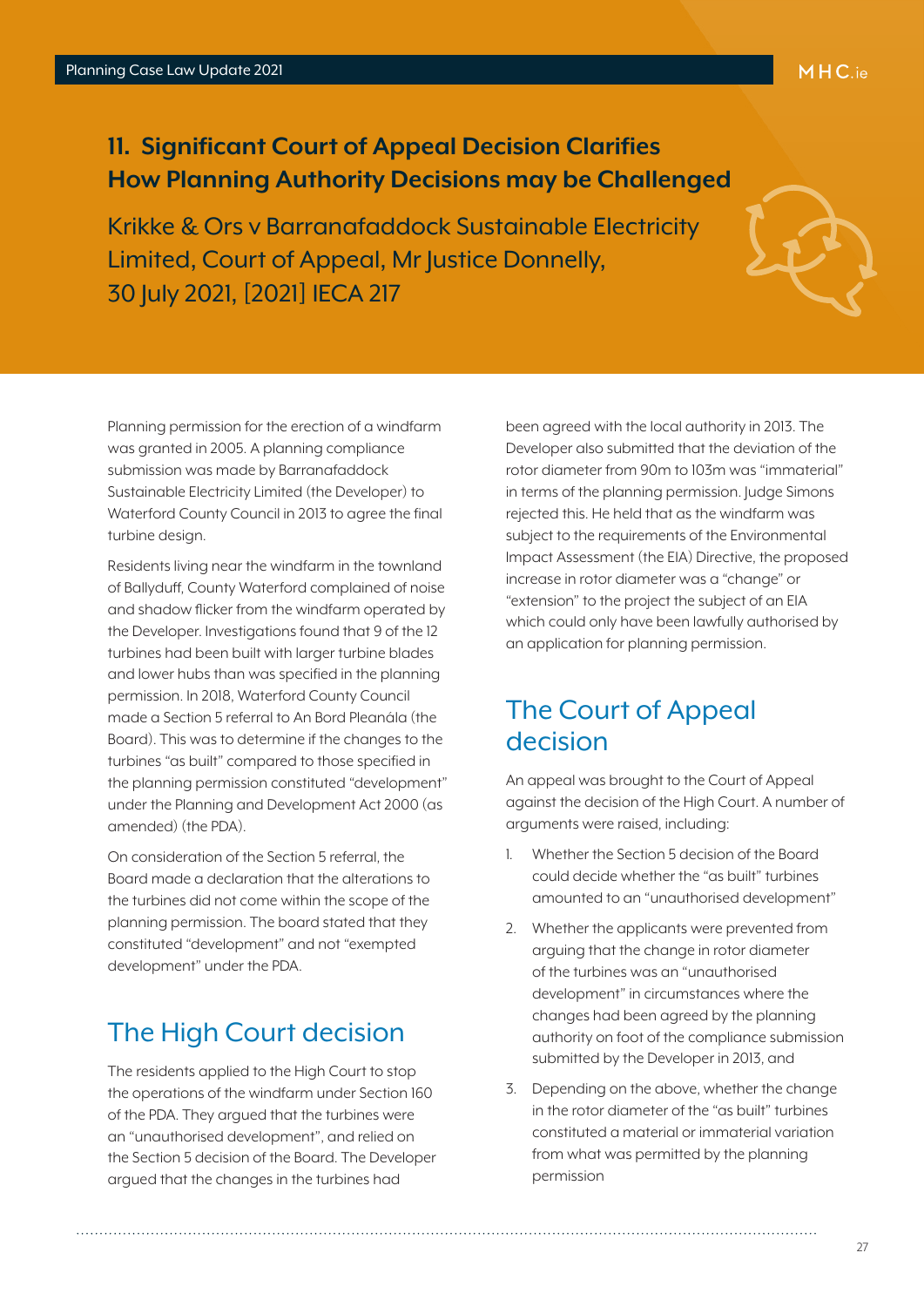Firstly, the Court of Appeal held that under Section 5 of the PDA, a declaration from the planning authority can only decide on what "development" and/or "exempted development" is. The Court added that the decision-making authority of the Board or the planning authority under Section 5 does not extend to making declarations regarding "unauthorised development". The Court of Appeal stated that where the development was carried out in accordance with an unchallenged and valid compliance decision, there was no basis to find that there had been "unauthorised development" in Section 160 proceedings.

Secondly, the Court held that the PDA provides that points of detail may be agreed between the planning authority and a developer. It also held that once a decision had been made by the planning authority or the Board on the conditions imposed in the permission for a development, this may only be challenged by way of judicial review.

The Court of Appeal rejected arguments that judicial review time limits do not apply where there has been an alleged breach of the EIA Directive. It held that there was nothing in the jurisprudence of the CJEU that prevented a member state from applying its own procedural autonomy in matters concerning the EIA Directive. This is provided the principles of equivalence and effectiveness were complied with.

Thirdly, the Court of Appeal held that where there has been compliance with a planning permission or any condition thereof, there can be no finding of "unauthorised development". Any challenge to the permission or condition must be taken by way of judicial review. To prove an "unauthorised development", the Court of Appeal stated that planning injunction proceedings under Section 160 of the PDA would be necessary and the appropriate test applied. The only way to determine whether "unauthorised development" had taken place would be to remit the matter to the High Court for a fact finding exercise. However, as the case was decided on other grounds, this was deemed unnecessary.

#### Conclusion

The Court of Appeal has made it clear that challenges to planning authority decisions must be made by way of judicially reviewing that decision under Section 50 of the PDA.

This recent judgment offers good news for developers, who will be able to securely rely on compliance submission decisions once they pass the normal judicial review time limits, except in the limited circumstances where the Court may extend this period.

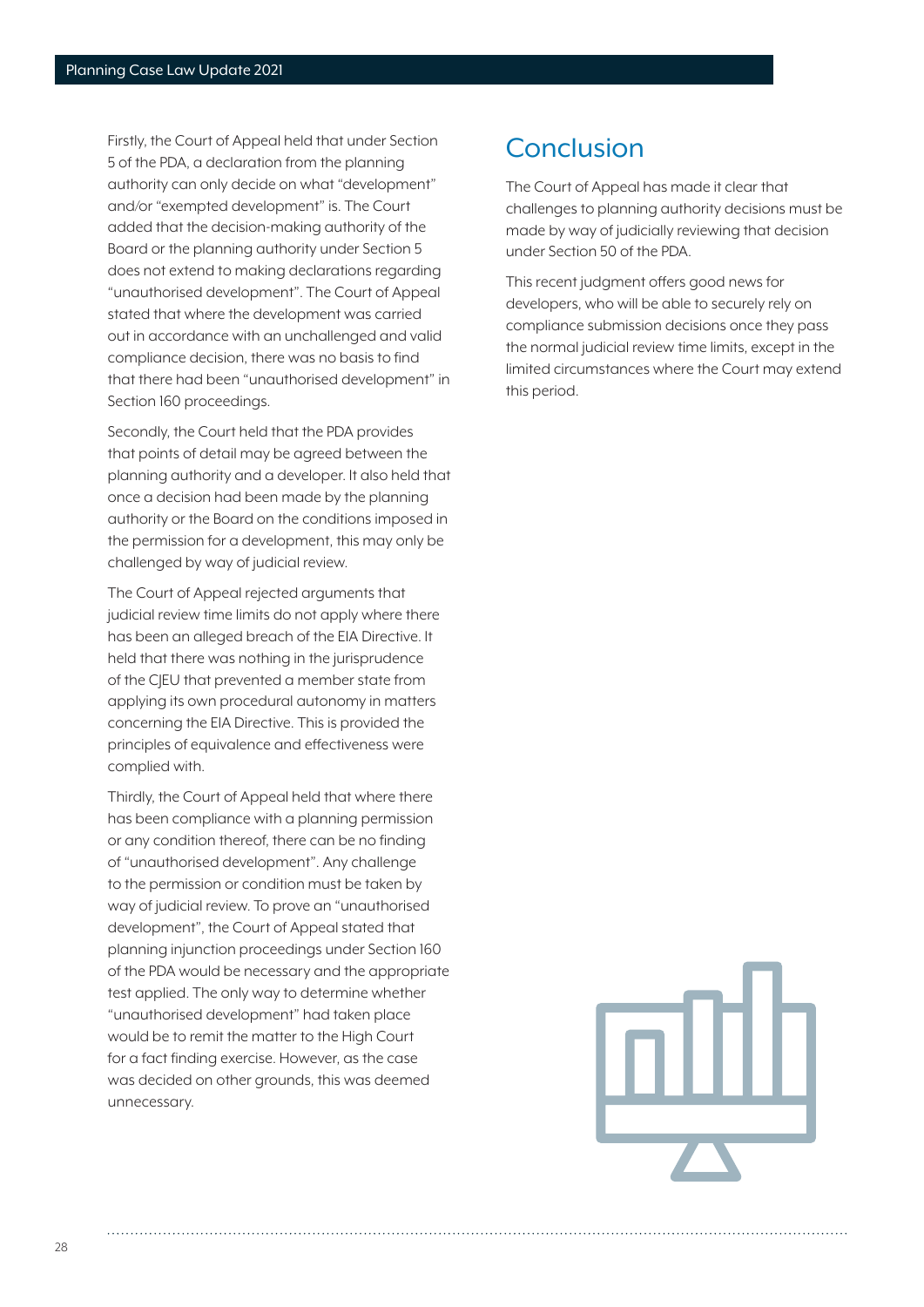#### MHC.ie

#### <span id="page-28-0"></span>**12. "Leapfrog Appeal" Granted on Issue of Access to Environmental Information**

Right to Know CLG; Commissioner for Environmental Information Minister for Communications, Climate Action; the Environment Ireland and the Attorney General and Office of the Secretary General to The President of Ireland. Supreme Court Determination, 30 July 2021, [2021] IESC DET 90



# Background to the High Court judgment

Right to Know CLG (RTK) is a not-for-profit organisation active in freedom of information and data protection. RTK made requests for documentation to the Secretary General of the President of Ireland (the Office) in 2017. RTK sought information relating to a speech given by the President in Paris in July 2015 at the Summit of Consciences of the Climate. An address given by the President at the New Year's Greeting Ceremony in January 2016 was also requested. RTK also requested information held by the Council of State when it advised the President on two pieces of legislation in accordance with Constitutional requirements. RTK did not receive a response and appealed the deemed refusals to the Commissioner for Environmental Information (the Commissioner).

These requests were made under the European Communities (Access to Information on the Environment) Regulations 2007 (AIE Regulations). The Regulations transpose Directive 2003/4/EC (the Directive) and broadly requires public authorities to provide access to environmental information. Article 2.2 of the Directive states that a Member State 'may exclude' public authorities from this requirement where:

- A body is acting in a legislative or judicial capacity, or
- Where a Member State's constitutional provisions precluded a public body's decisions from being reviewed, eg by a Court

Article 13.8.1 of the Constitution broadly provides that any act done by the President in *"performance of the powers and functions of his office"* cannot be reviewed by the Oireachtas or any court. The State argued that the President and the Office, by extension, were not obliged to disclose the requested information under the Directive. This is because it was prepared in the performance of the President's functions, and those functions could not be reviewed.

In the AIE Regulations, Ireland specifically excluded legislative or judicial bodies from its scope but had not excluded bodies whose decisions could not be reviewed. This second exclusion occurred at a later date, in amending regulations which came into force in July 2018. The State argued that, although these amending regulations were brought into force, they were not needed to avail of the exclusions in the Directive. This was because these exclusions did not require a positive act. The Commissioner agreed with the State's submissions. He found that both the President's and Council of State functions could not be reviewed under the Constitution and therefore did not need to be disclosed under the Directive. As a result, the Commissioner refused both of RTK's appeals.

The Judge, Mr Justice Barr, agreed with the Commissioner that if a decision by the President were to be ultimately reviewable by the judicial system, it would be contrary to the constitutional provision on presidential immunity. The Judge also held that as the Council of State was advising the President, they also came within the immunity.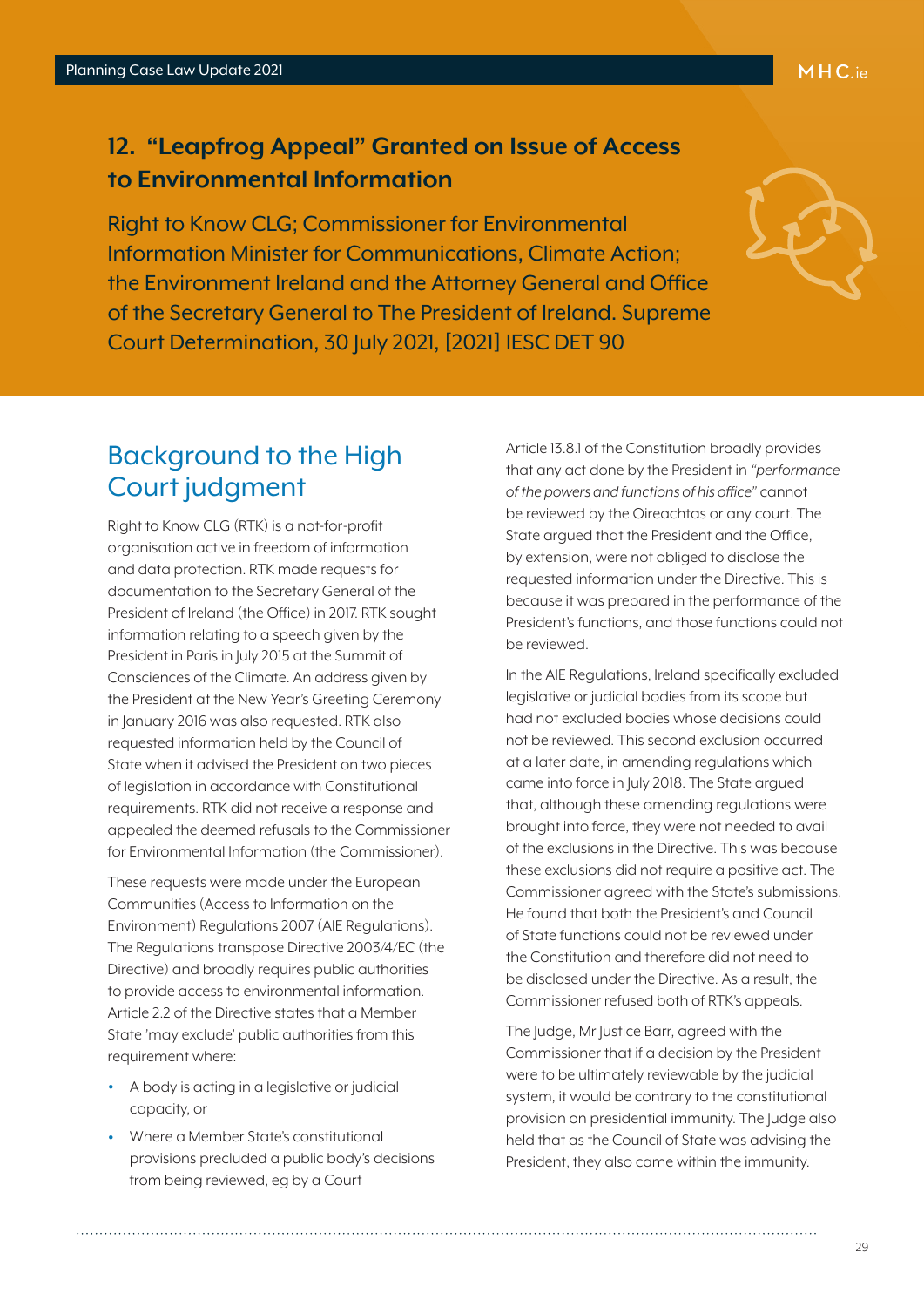However, Justice Barr found that the AIE Regulations were in direct conflict with presidential immunity, and the Constitution requires that the AIE Regulations prevail where there is a conflict.

On the issue of whether Ireland as a Member State (MS) had to take a positive step to incorporate the exclusion provisions, the Judge considered EU case law and determined that it did. Ireland had not taken the positive step to exclude a body whose decisions could not be reviewed. However Ireland, as a MS, had taken the positive step to exclude judicial and legal functions from the scope of the regulations. Because of this, the information related to the Council of the State's consultation to the President on proposed legislation was not required to be disclosed to RTK. However, Justice Barr considered that the information on the two speeches did not fall within the President's legal functions and the Commissioner had erred on this point. That part of the decision was referred back to the Commissioner.

#### The Supreme Court's decision to allow the appeal and cross-appeal

The State sought leave to appeal three issues:

- 1. The High Court's findings on the need for a positive step to avail of the exemptions in the Directive
- 2. The conflict between the President's immunity, and
- 3. The Directive and the Directive prevailing over the presidential immunity

The State appealed directly to the Supreme Court on the grounds that the application raises several issues of general public importance and was in the interests of justice. This is known as "leapfrogging" above the next Court; the Court of Appeal.

RTK did not oppose the application but sought to cross-appeal the decision of the trial judge with regards to the Council of State.

RTK argued that all issues should be determined by the Supreme Court and the question as to Ireland's option to transpose the relevant exclusion in the Directive should be referenced to the Court of Justice of the European Union.

The Supreme Court was satisfied that the issues sought to be appealed and those sought to be crossappealed were of general public importance and met the threshold. The Court also considered, *"the issues would be narrowed no further by an appeal to the Court of Appeal in the first instance, as they are wholly matters of law."* In addition to the issues considered by the High Court, the Supreme Court will also consider whether the President is a "public authority" for the purposes of the Directive. That is, regardless of whether an exclusion applies.

#### Conclusion

This case raises complex questions on the interaction between constitutional and EU law. Much EU legislation provides for exclusions, and it will be interesting to interpret this more widely to see whether transposition legislation must address this. Access to information is becoming an increasingly hot topic, particularly in the area of environmental activism and policy, where the relationship between state bodies and other actors may be opaque.

If the Court dismisses the appeal, the Commissioner will need to decide whether information on the President's speeches must be disclosed. It may also leave other information held by the President, not relating to his judicial or legal functions, in line for being disclosed if further requests are made. In a time when we are seeing a proliferation of environmental challenges, it will be interesting to observe how these new challenges may have an effect on our body of constitutional law.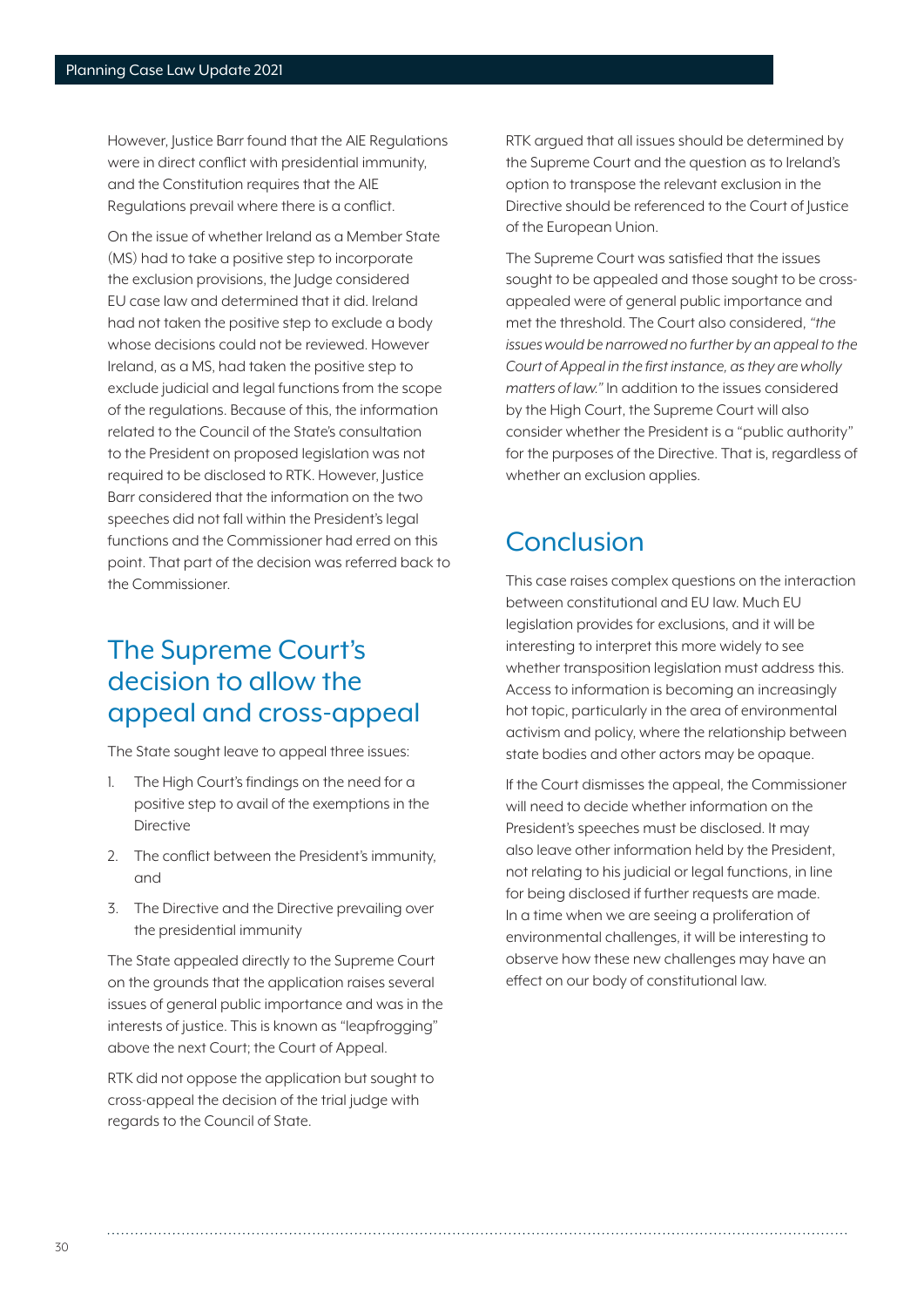#### <span id="page-30-0"></span>**13. The Validity of a Subsequent Section 5 Declaration on the Same Facts**

Narconon Trust v An Bord Pleanála, Court of Appeal, Mr Justice Costello, 17 November 2021, [2021] IECA 307



The present proceedings related to (Narconon) Trust's drug rehabilitation facility at a former school building in County Meath which was subject to an existing planning permission permitting the building to be used as a nursing home. Prior to the acquisition of the property in 2016, Narconon sought a Section 5 declaration from Meath County Council that the change of use from a nursing home to a drug rehabilitation facility constituted "exempted development" under the terms of the Planning and Development Regulations 2001 and thus would not require planning permission.

Meath County Council granted the declaration despite extensive objections at the time. However, no appeal was ever lodged with the Board and no judicial review proceedings were issued in the High Court in relation to this decision. The development of the facility proceeded on the basis that no planning permission was required at a cost in excess of €7 million for the works and fit-out.

A community group which included some of the initial objectors and the local Municipal District Council sought further Section 5 declarations in 2018 as to whether the change of use was in fact "exempted development". No claims were made that the facts or circumstances had changed in anyway during the relevant time since the declaration was granted. Meath County Council sent the requests to the Board who issued a declaration confirming that the change in use constituted development for which planning permission was required in November 2018.

#### High Court and Court of Appeal

Judicial review proceedings were then issued by Narconon against the Board challenging their declaration that the change of use constituted development requiring planning permission. The High Court quashed the Board's 2018 decision which was subsequently appealed to the Court of Appeal by the Board who questioned whether they had the power to determine a Section 5 referral, in cases where (a) a planning authority had previously determined the same question in relation to the same land, and (b) there was no evidence of any change in the planning facts and circumstances since the decision of the planning authority.

The decision of the High Court was upheld in the Court of Appeal in deciding that the Board was precluded from determining the Section 5 referral, where in effect the same question arose in relation to the same land without any change in circumstances.

In arriving at its decision, the Court of Appeal noted the following:

- There was no basis for reviewing the Section 5 declaration with a further Section 5 application
- A Section 5 declaration does not constitute a development consent, rather it is a declaration of an existing right
- Section 5 requests are not a process for evaluation of what is "proper planning and sustainable development". Rather it is designed to deal with whether or not something is or is not development or exempted development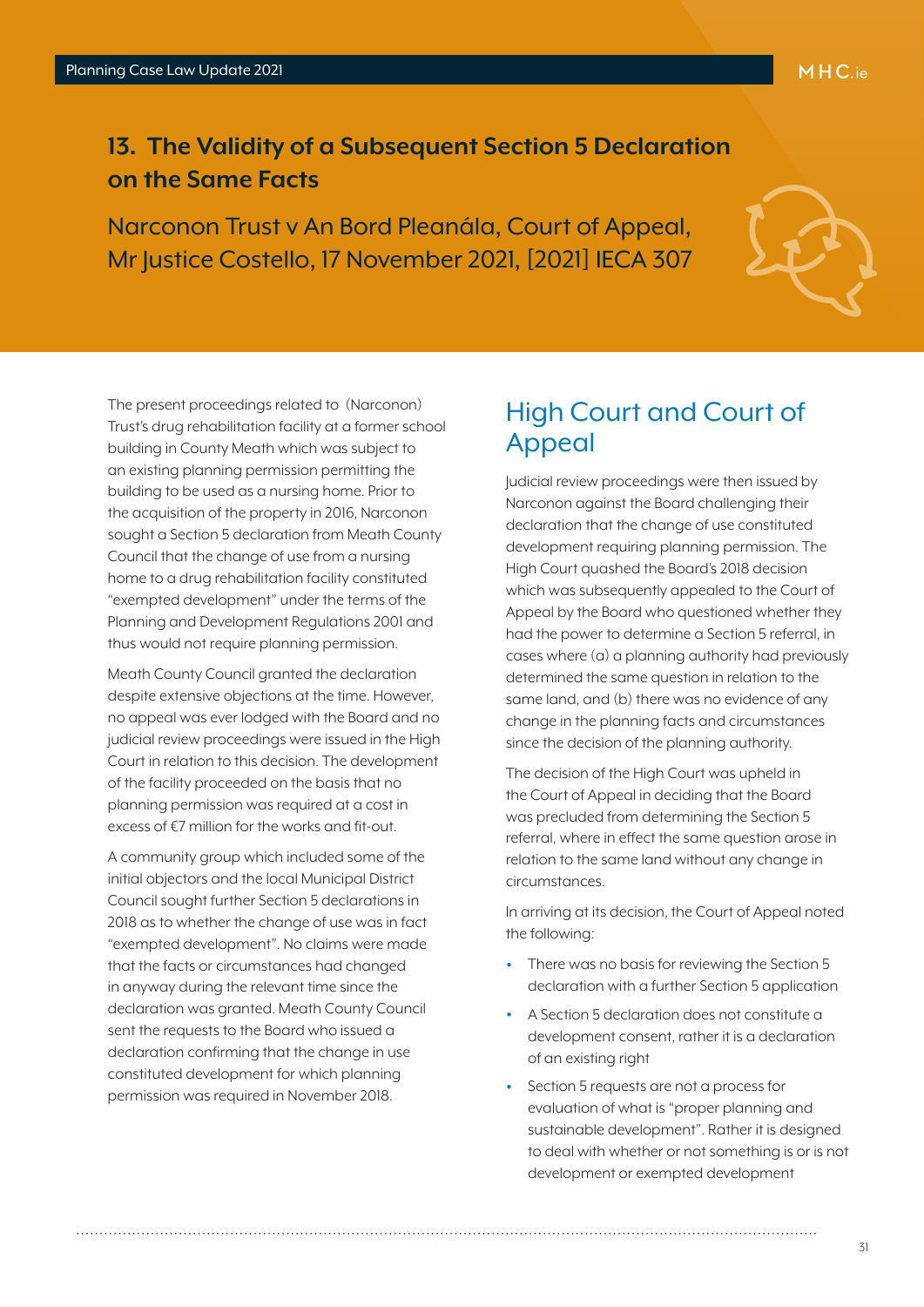- Broadly, Section 50(2) of the Planning and Development Act, 2000 (the PDA) prohibits a challenge of the "validity" of any decision made or other act done by the Board or a planning authority when performing its functions under the PDA except by way of judicial review. This includes challenging the validity a Section 5 declaration
- The objectors intended that the Board's later decision should supersede that of the Council, and that Narconon no longer would be able to rely upon the decision of 2016. It is not permitted to use the administrative process as a collateral attack on the earlier decision
- By permitting the 2018 Declaration, Narconon would be deprived of the earlier declaration in 2016 which it had relied on in good faith, such could also unjustly expose Narconon to enforcement proceedings under the Planning and Development Acts
- The Court of Appeal said the Board could not simply disregard the 2016 Declaration and that the time for challenging to this had long expired and had been presumed valid. The position of the Board was contrary to the Section 5 process to provide an "authoritative ruling" of whether a particular development is or is not development, or exempted development. The correct approach was that the Board should have dismissed the referral once it was clear the same question decided in the 2016 Declaration was being referred
- Dealing with the Board's argument of lack of public participation, the Court of Appeal pointed out that the Section 5 process was not being challenged in these proceedings. In addition, there are good reasons to make the distinction between the public being afforded participation in other planning processes and not in the Section 5 process. For example, the Section 5 process does not involve evaluative consideration of proper planning and sustainable development

• Finally, the Court of Appeal agreed with the High Court in finding that the Board would not always be precluded from considering a Section 5 application where there was a pre-existing Section 5 declaration but there must be changes in facts and circumstances to alter the situation in terms of planning

# Conclusion

This case confirms that a Section 5 declaration can be relied upon if it is not appealed or challenged by judicial review and the facts and circumstances have not altered the planning context. The "validity" of a Section 5 declaration must be challenged by way of judicial review within the requisite time. If the same question is referred to the Board in circumstances where there is a prior declaration and the circumstances have not changed, the Board should use its discretionary power to decline to determine the referral.

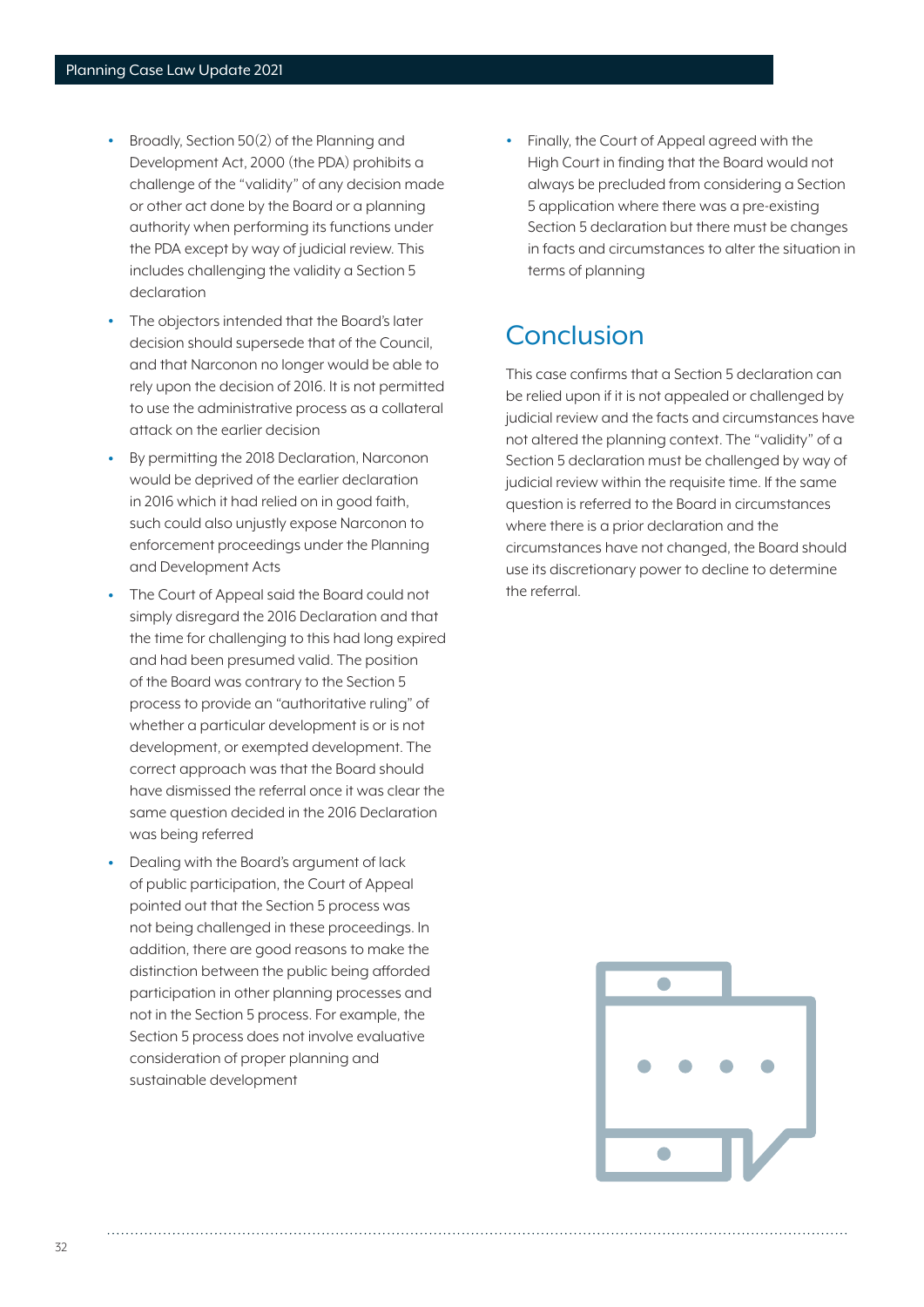#### About us

Mason Hayes & Curran LLP is a business law firm with 95 partners and offices in Dublin, London, New York and San Francisco.

Our legal services are grounded in deep expertise and informed by practical experience. We tailor our advice to our clients' business and strategic objectives, giving them clear recommendations. This allows clients to make good, informed decisions and to anticipate and successfully navigate even the most complex matters.

Our service is award-winning and innovative. This approach is how we make a valuable and practical contribution to each client's objectives

#### What others say about us

#### 77 Our Planning & Environment Team

*The team is "highly responsive and adaptable resources. The MHC team have an in-depth knowledge of the Irish legal/planning system and associated processes and best practice around environmental assessment etc. and mitigation of legal risks."*

**Legal 500, 2021**

#### 77 Our Planning & Environment Team

*"Very accessible, approachable, decisive, practical and proactive, with a great ability to summarise complex matters in simple terms."*

**Chambers & Partners, 2021**

#### Key contacts



#### **Deirdre Nagle**

*Partner, Head of Planning & Environment* +353 87 296 2198 dnagle@mhc.ie



#### **Grainne Tiernan** *Associate, Planning & Environment* +353 86 060 9729 gtiernan@mhc.ie



**Jay Sattin** *Senior Associate, Planning & Environment* +353 86 078 8295 jsattin@mhc.ie